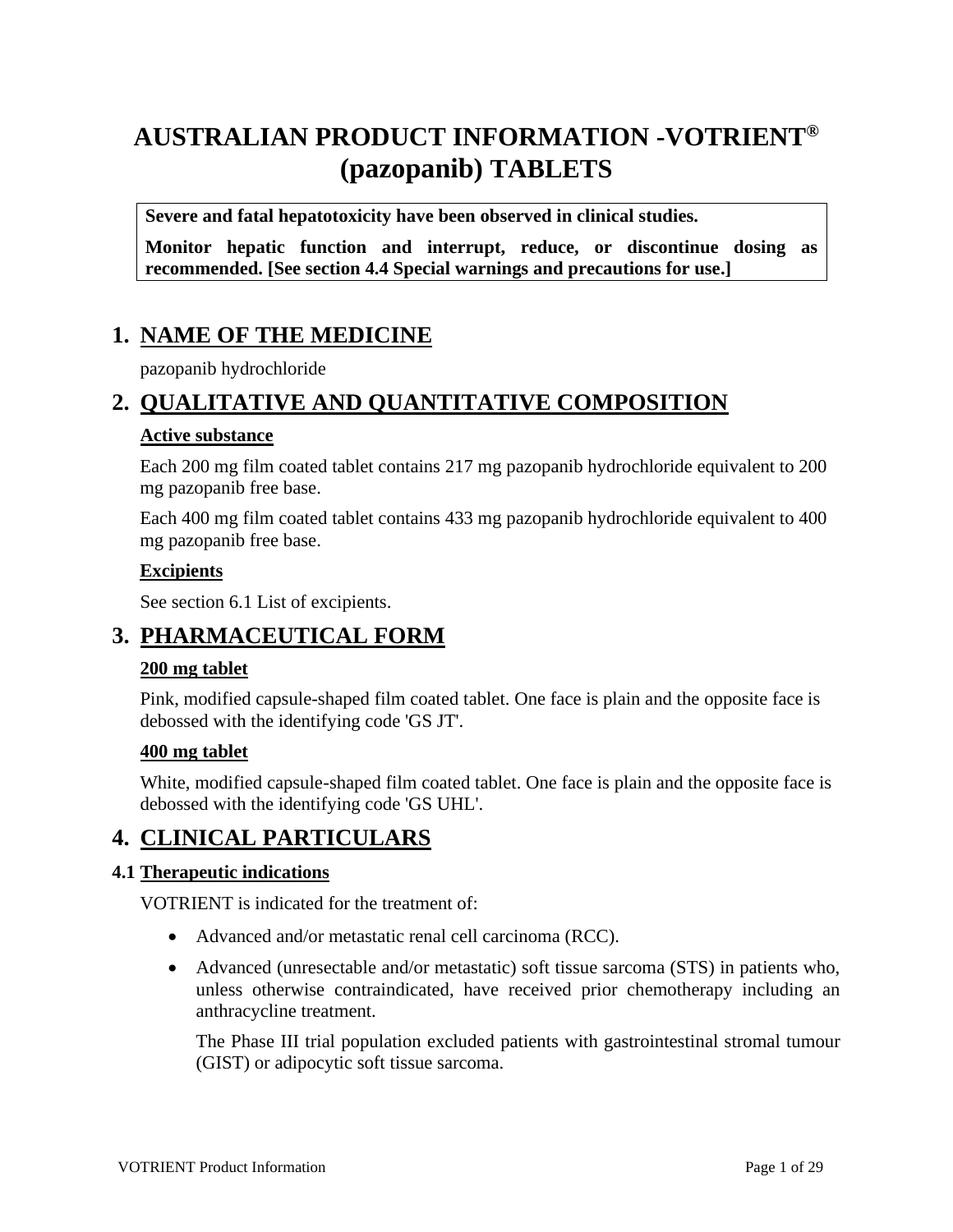#### **4.2 Dose and method of administration**

#### **Dose**

The recommended dose of VOTRIENT for the treatment of RCC or STS is 800 mg orally once daily.

#### Dose Modifications

Dose modification, either an increase or decrease in dose, should be in 200 mg increments, in a stepwise fashion, based on individual tolerability, in order to manage adverse reactions. The daily dose of VOTRIENT should not exceed 800 mg per day.

#### Special populations

#### *Paediatric use*

VOTRIENT is not recommended for use in children and adolescents below 18 years of age, due to insufficient data on safety and efficacy (see section 4.4 Special warnings and precautions for use).

#### *Use in the elderly*

No alteration of dosage, dosing frequency, or route of administration is required in patients over 65 years.

#### *Renal Impairment*

Renal impairment is not expected to have a clinically relevant effect on VOTRIENT pharmacokinetics given the low renal excretion of pazopanib and metabolites (see section 5.2 Pharmacokinetic properties – Excretion and 5.2 Pharmacokinetic properties – Special populations).

Renal impairment is not expected to influence pazopanib exposure, and dose adjustment is not necessary in patients with creatinine clearance  $\geq 30$  mL/min. There is no experience of VOTRIENT in patients with severe renal impairment or in patients undergoing peritoneal dialysis or haemodialysis; therefore, use of pazopanib is not recommended in these patients.

#### *Hepatic Impairment*

The safety and pharmacokinetics of VOTRIENT in patients with pre-existing hepatic impairment have not been fully established (see section 4.4 Special warnings and precautions for use).

No dose adjustment is required in patients with mild hepatic impairment as defined by alanine aminotransferase (ALT) and bilirubin (see section 5.2 Pharmacokinetic properties).

The dose of VOTRIENT should be reduced to 200 mg per day in patients with moderate hepatic impairment). There are insufficient data in patients with severe hepatic impairment (total bilirubin >3 x ULN regardless of any level of ALT); therefore, use of VOTRIENT is not recommended in these patients.

#### **Administration**

VOTRIENT should be administered orally once daily without food and on an empty stomach (at least one hour before or two hours after a meal) (see section 5.2 Pharmacokinetic properties). The tablets should be taken whole with water and must not be broken or crushed.

#### Missed dose

If a dose is missed, it should not be taken if it is less than 12 hours until the next dose.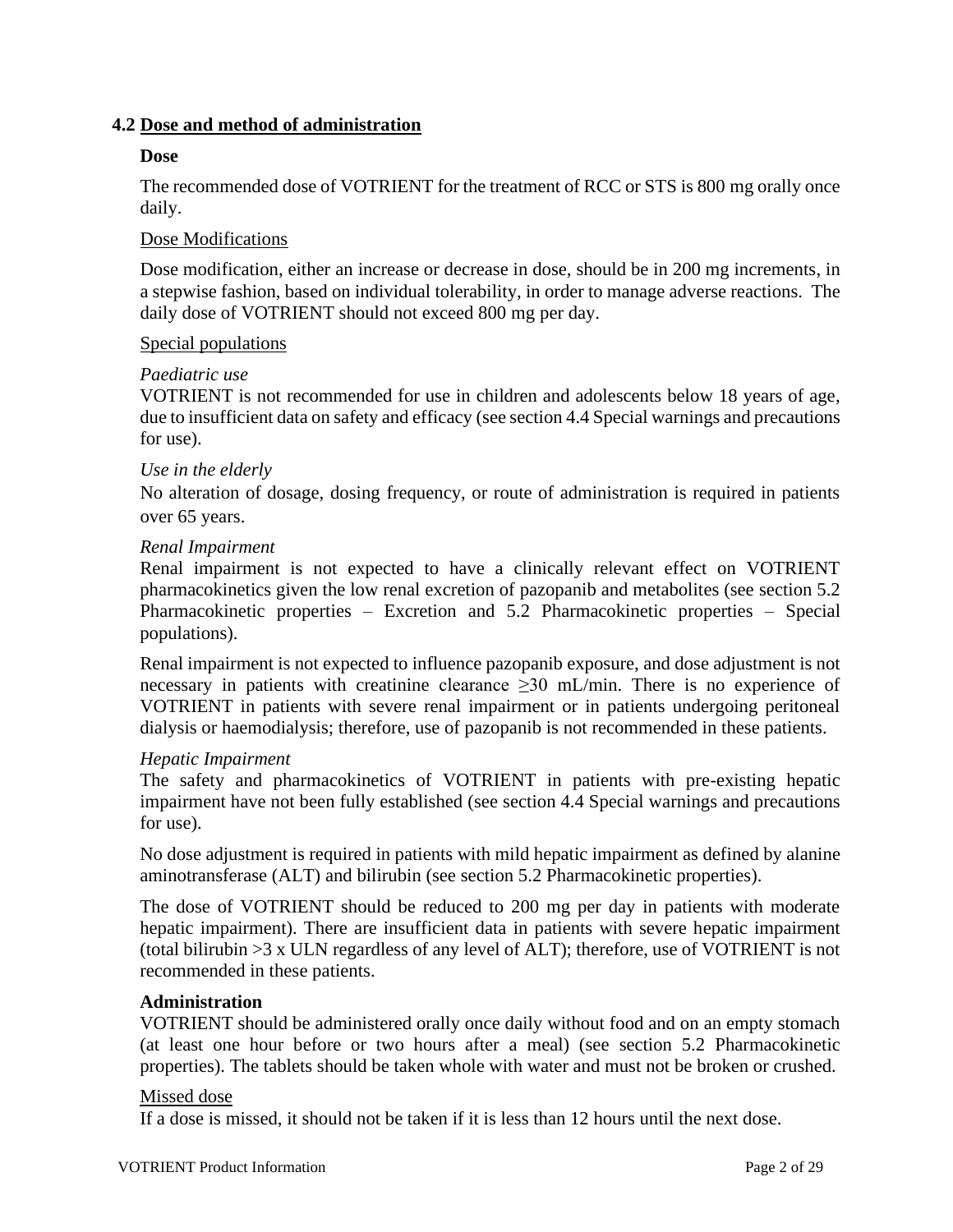#### **4.3 Contraindications**

VOTRIENT is contraindicated in patients with hypersensitivity to the active substance pazopanib hydrochloride or to any of the excipients (see section 6.1 List of Excipients).

#### **4.4 Special warnings and precautions for use**

#### **Hepatic Effects**

Cases of hepatic failure (including fatalities) have been reported during use of VOTRIENT. In clinical trials with VOTRIENT, increase in serum transaminases (ALT, aspartate aminotransferase [AST]) and bilirubin were observed (see section 4.8 Adverse effects (undesirable effects)). In the majority of the cases, isolated increases in ALT and AST have been reported, without concomitant elevations of alkaline phosphatase or bilirubin. Patients over 60 years of age may be at greater risk for ALT >3x ULN. Patients who carry the HLA-B\*57:01 allele also have an increased risk of pazopanib-associated ALT elevations. Liver function should be monitored in all subjects receiving pazopanib, regardless of genotype or age (see section 5 Pharmacology). The vast majority (92.5%) of all transaminase elevations of any grade occurred in the first 18 weeks. Grades are based on the National Cancer Institute Common Terminology Criteria for Adverse Events, Version 3 (NCI CTCAE).

Monitor serum liver tests before initiation of treatment with VOTRIENT, and at weeks 3, 5, 7 and 9. Thereafter monitor at month 3 and at month 4, and as clinically indicated. Periodic monitoring should then continue after month 4.

The following guidelines are provided for patients with baseline values of total bilirubin  $\leq 1.5x$ ULN and AST and  $ALT \leq 2x$  ULN.

- Patients with isolated ALT elevations between 3x ULN and 8x ULN may be continued on VOTRIENT with weekly monitoring of liver function until ALT returns to Grade 1 (NCI CTCAE) or baseline.
- Patients with ALT of > 8x ULN should have VOTRIENT interrupted until they return to Grade 1 (NCI CTCAE) or baseline. If the potential benefit for reinitiating VOTRIENT treatment is considered to outweigh the risk for hepatotoxicity, then reintroduce VOTRIENT at a reduced dose (400 mg daily) and measure serum liver tests weekly for 8 weeks (see section 4.2 Dose and method of administration). Following the reintroduction of VOTRIENT, if transaminase elevations  $> 3x$ ULN recur, then VOTRIENT should be permanently discontinued.
- If ALT elevations  $> 3x$ ULN occur concurrently with bilirubin elevations  $> 2x$  ULN, VOTRIENT should be permanently discontinued. Patients should be monitored until return to Grade 1 (NCI CTCAE) or baseline. VOTRIENT is a UGT1A1 inhibitor. Mild, indirect (unconjugated) hyperbilirubinaemia may occur in patients with Gilbert's syndrome. Patients with only a mild indirect hyperbilirubinaemia, known or suspected Gilbert's syndrome, and elevation in  $ALT > 3$  x ULN should be managed as per the recommendations outlined for isolated ALT elevations.

Concomitant use of pazopanib and simvastatin increases the risk of ALT elevations (see section 5.2 Interactions with other medicines and other forms of interactions) and should be undertaken with caution and close monitoring.

Beyond recommending that patients with mild hepatic impairment are treated with 800 mg pazopanib once daily and reducing the initial starting dose to 200 mg per day for patients with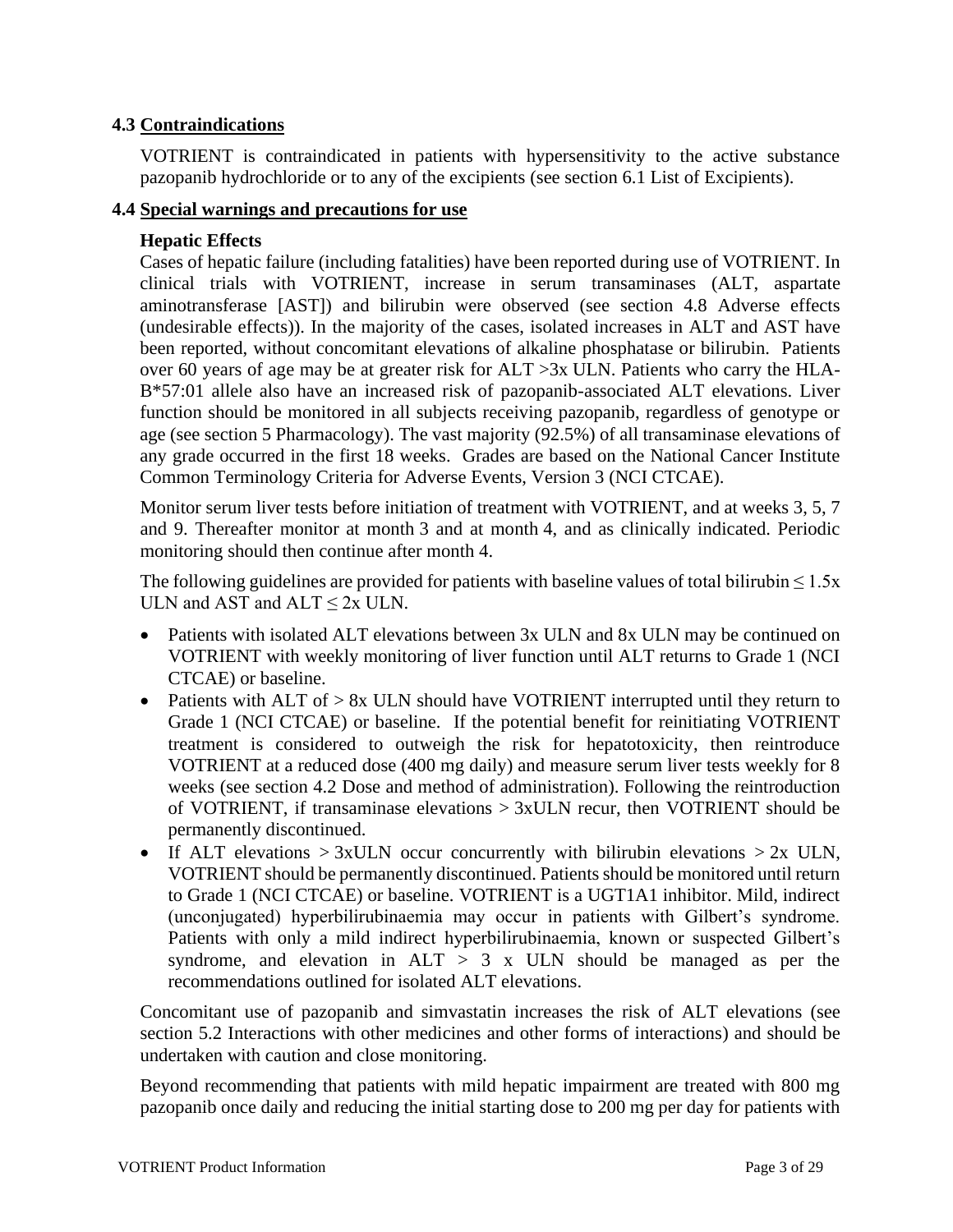moderate impairment, no further dose modification guidelines based on results of serum liver tests during therapy have been established for patients with pre-existing hepatic impairment.

#### **Hypertension**

In clinical studies with pazopanib, events of hypertension including hypertensive crisis have occurred. Blood pressure should be well controlled prior to initiating VOTRIENT. Patients should be monitored for hypertension early after starting treatment (no longer than one a week after starting VOTRIENT) and frequently thereafter to ensure blood pressure control and treated promptly with a combination of standard anti-hypertensive therapy and VOTRIENT dose reduction or interruption as clinically warranted (see sections 4.2 Dose and method of administration, and 4.8 Adverse effects (undesirable effects)). Hypertension (systolic blood pressure  $\geq$  150 or diastolic blood pressure  $\geq$  100 mm Hg) occurs early in the course of VOTRIENT treatment (39 % of cases occurred by Day 9 and 88 % occurred in the first 18 weeks). VOTRIENT should be discontinued if there is evidence of hypertensive crisis or if hypertension is severe and persists despite anti-hypertensive therapy and VOTRIENT dose reduction.

#### **Posterior reversible encephalopathy syndrome (PRES)/ Reversible posterior leuko encephalopathy syndrome (RPLS)**

PRES/RPLS has been reported in association with VOTRIENT. PRES/RPLS is a neurological disorder which can present with headache, hypertension (mild to severe), seizure, lethargy, confusion, blindness and other visual and neurological disturbances, and can be fatal. The diagnosis of RPLS is optimally confirmed by magnetic resonance imaging. Permanently discontinue VOTRIENT in patients developing PRES/RPLS.

#### **Interstitial Lung Disease (ILD)/Pneumonitis**

ILD, which can be fatal, has been reported in association with VOTRIENT (see section 4.8 Adverse effects (undesirable effects)). Patients should be monitored for pulmonary symptoms indicative of ILD/pneumonitis and VOTRIENT should be discontinued in patients developing ILD or pneumonitis.

#### **Cardiac Dysfunction**

In Clinical trials with VOTRIENT, events of cardiac dysfunction such as congestive heart failure and decreased left ventricular ejection fraction (LVEF) have occurred. Serious treatment-related left ventricular dysfunction was reported in 4 out of 240 patients (1.7%) in the placebo-controlled study VEG110727. In this trial decreases in LVEF in patients who had post-baseline measurement were detected in 11% (16/142) in the VOTRIENT arm compared with 5% (2/40) in the placebo arm. Fourteen of the 16 patients in the VOTRIENT arm had concurrent hypertension which may have exacerbated cardiac dysfunction in patients at risk (e.g. those with prior anthracycline therapy) by increasing cardiac after-load.

Blood pressure should be monitored and managed promptly using a combination of antihypertensive therapy and dose modification of VOTRIENT (interruption and re-initiation at a reduced dose based on clinical judgement). Patients should be carefully monitored for clinical signs or symptoms of congestive heart failure. Baseline and periodic evaluation of LVEF is recommended in patients at risk of cardiac dysfunction.

#### **QT Prolongation and** *Torsade de Pointes*

In clinical studies with VOTRIENT, events of QT prolongation or *Torsade de Pointes* have occurred (see section 4.8 Adverse effects (undesirable effects)). VOTRIENT should be used with caution in patients with a history of QT interval prolongation, patients taking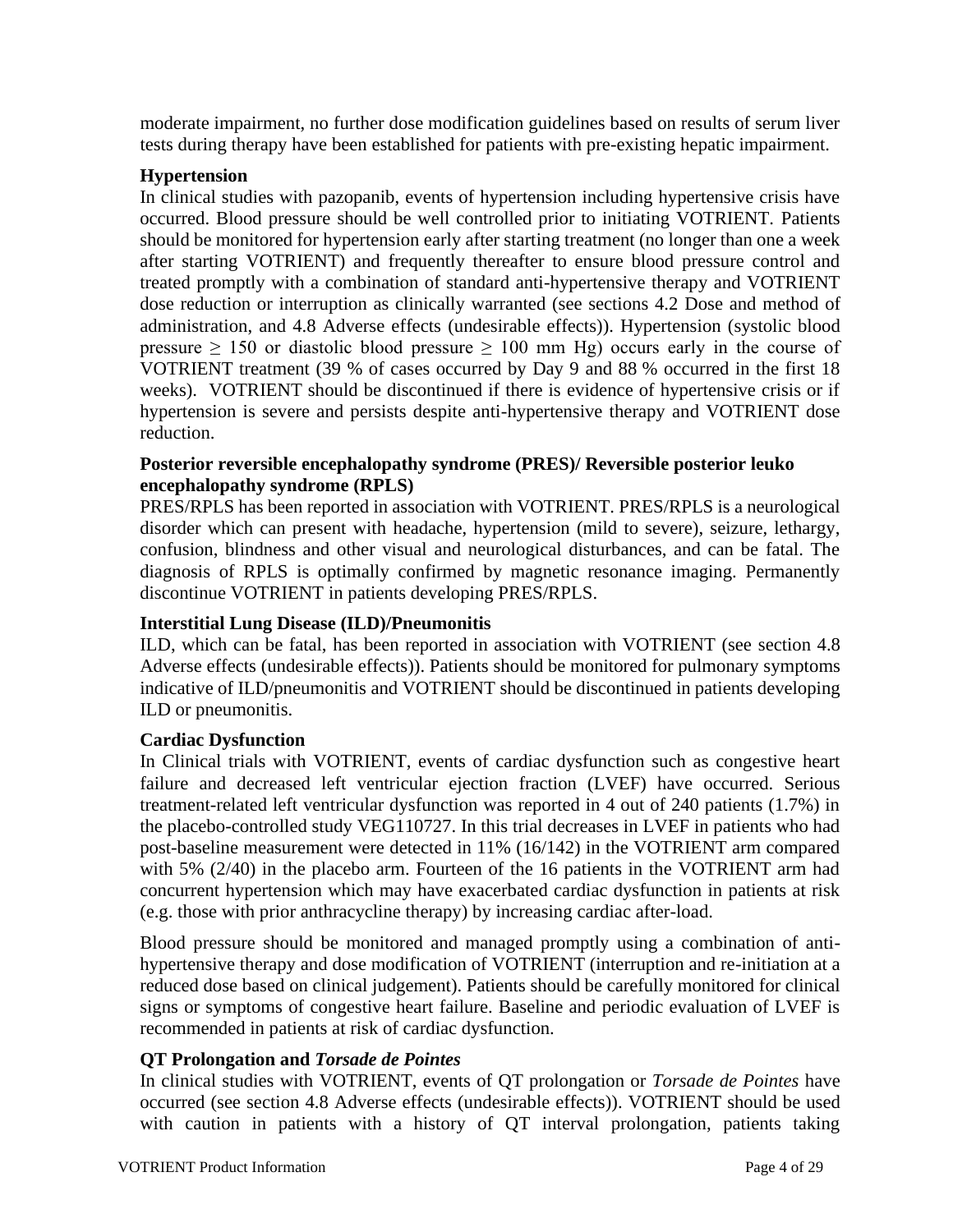antiarrythmics or other medications that may potentially prolong QT interval, or those with relevant pre-existing cardiac disease. When using VOTRIENT, baseline and periodic monitoring of electrocardiograms and maintenance of electrolytes (calcium, magnesium, potassium) within normal range is recommended.

#### **Arterial Thrombotic Events**

In clinical studies with VOTRIENT, myocardial infarctions, angina, ischemic stroke and transient ischemic attack were observed (see section 4.8 Adverse effects (undesirable effects)). Fatal events have been observed. VOTRIENT should be used with caution in patients who are at increased risk of thrombotic events or who have had a history of thrombotic events. VOTRIENT has not been studied in patients who have had an event within the previous 6 months. A treatment decision should be made based upon the assessment of individual patient's benefit/risk.

#### **Venous Thromboembolic Events**

In clinical studies with VOTRIENT, venous thromboembolic events including venous thrombosis and fatal pulmonary embolus have occurred. The incidence was higher in the STS population (5%) than in the RCC population (2%).

#### **Aneurysms and artery dissections**

Artery dissections and aneurysms have been reported in association with VEGF pathway inhibitors, including Votrient (see section 4.8, adverse effects (undesirable effects)). The use of VEGF pathway inhibitors in patients with or without hypertension may promote the formation of aneurysms and/or artery dissections. Before initiating pazopanib, this risk should be carefully considered in patients with risk factors such as hypertension or history of aneurysm.

#### **Thrombotic Microangiopathy**

Thrombotic microangiopathy (TMA) has been reported in clinical trials of VOTRIENT as monotherapy, in combination with bevacizumab, and in combination with topotecan (see section 4.8 Adverse effects (undesirable effects)). Permanently discontinue VOTRIENT in patients developing TMA. Reversal of effects of TMA has been observed after treatment was discontinued. VOTRIENT is not indicated for use in combination with other agents.

#### **Haemorrhagic Events**

In clinical studies with VOTRIENT haemorrhagic events have been reported (see section 4.8 Adverse effects (undesirable effects)). Fatal haemorrhagic events have occurred. VOTRIENT has not been studied in patients who had a history of haemoptysis, cerebral, or clinically significant gastrointestinal haemorrhage in the past 6 months. VOTRIENT should be used with caution in patients with significant risk of haemorrhage.

#### **Gastrointestinal Perforations and Fistula**

In clinical studies with VOTRIENT, events of gastrointestinal (GI) perforation or fistula have occurred (see section 4.8 Adverse Effects (undesirable effects)). Fatal perforation events have occurred. VOTRIENT should be used with caution in patients at risk for GI perforation or fistula.

#### **Wound Healing**

No formal studies on the effect of VOTRIENT on wound healing have been conducted. Since Vascular Endothelial Growth Factor (VEGF) inhibitors may impair wound healing, treatment with VOTRIENT should be stopped at least 7 days prior to scheduled surgery. The decision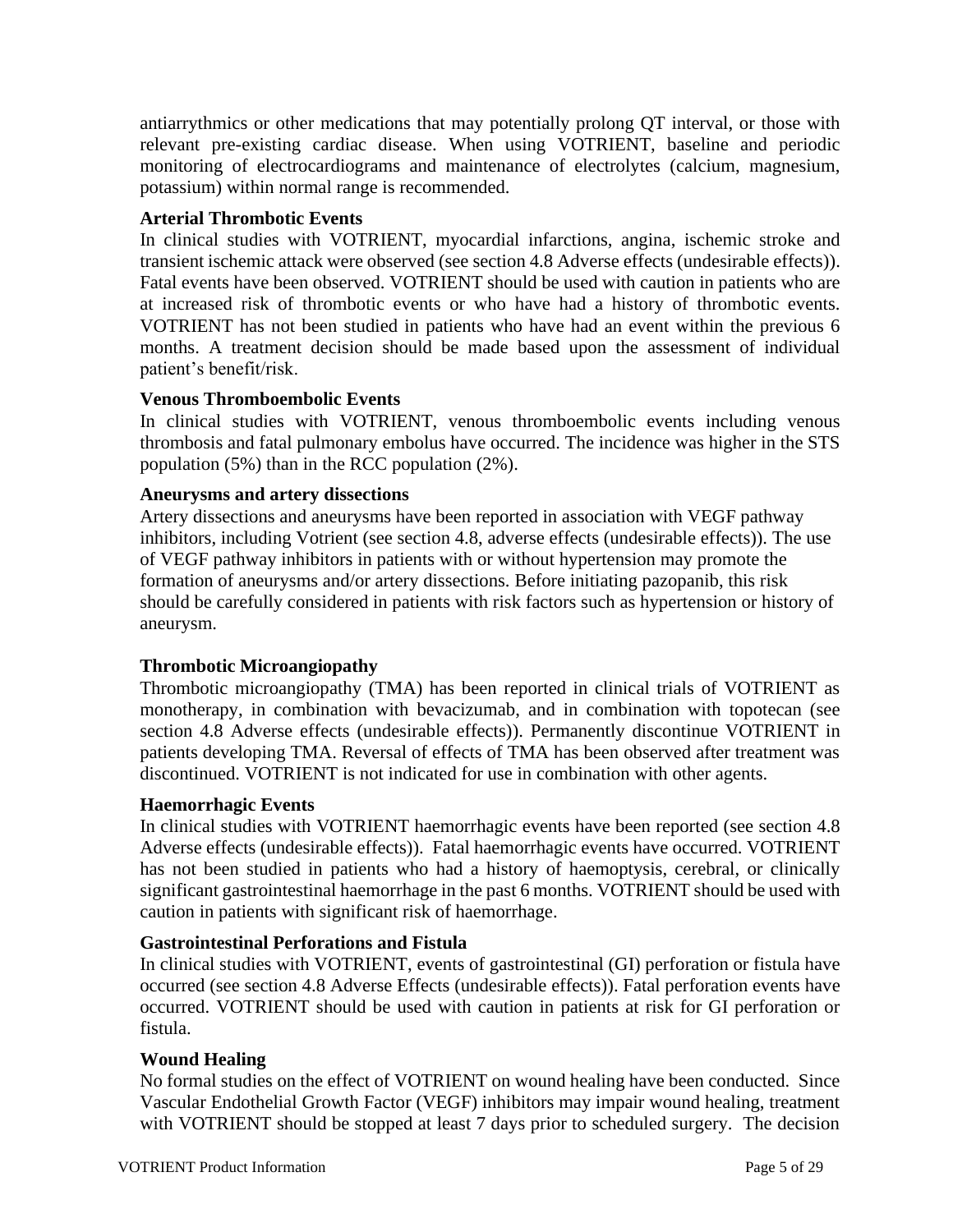to resume VOTRIENT after surgery should be based on clinical judgement of adequate wound healing. VOTRIENT should be discontinued in patients with wound dehiscence.

#### **Hypothyroidism**

In clinical studies with VOTRIENT, events of hypothyroidism have occurred (see section 4.8 Adverse Effects (undesirable effects)). Proactive monitoring of thyroid function tests is recommended.

#### **Proteinuria**

In clinical studies with VOTRIENT, proteinuria has been reported (see section 4.8 Adverse effects (undesirable effects)). Baseline and periodic urinalyses during treatment are recommended and patients should be monitored for worsening proteinuria. VOTRIENT should be discontinued if the patient develops nephrotic syndrome.

#### **Tumour lysis syndrome (TLS)**

Cases of TLS, including fatal cases, have been reported in patients treated with VOTRIENT (see section 4.8 Adverse effects (undesirable effects)). Patients generally at risk of TLS are those with rapidly growing tumours, a high tumour burden, renal dysfunction, or dehydration. Preventative measures such as treatment of high uric acid levels and intravenous hydration should be considered prior to initiation of VOTRIENT. Patients at risk should be closely monitored and treated as clinically indicated.

#### **Infections**

Cases of serious infections (with or without neutropenia), in some cases with fatal outcomes, have been reported.

#### **Combination with other systemic anti-cancer therapies:**

Clinical trials of VOTRIENT in combination with pemetrexed (non-small cell lung cancer (NSCLC)), lapatinib (cervical cancer) or pembrolizumab (advanced renal cell carcinoma) were terminated early due to concerns over increased toxicity and/or mortality, and a safe and effective combination dose have not been established with these regimens. VOTRIENT is not indicated for use in combination with other agents.

#### **Juvenile Toxicity**

VOTRIENT is not recommended for use in children and adolescents below 18 years of age due to insufficient data on safety and efficacy. Because the mechanism of action of VOTRIENT can severely affect organ growth and maturation during early post-natal development, VOTRIENT is predicted to cause severe or life-threatening toxicity in patients younger than 2 years of age and should not be given.

In juvenile toxicity studies, when pre-weaning rats were dosed from day 9 post-partum through day 14 postpartum, pazopanib caused mortalities and abnormal organ growth/maturation in kidney, lung, liver and heart, at a dose approximately 0.1 times the clinical exposure based on AUC in adults. In rats, weaning occurs at day 21 postpartum which approximately equates to a human paediatric age of 2 years.

#### **Interactions with CYP3A4 Inhibitors**

Concomitant treatment with strong inhibitors of CYP3A4, P-glycoprotein (P-gp) or breast cancer resistance protein (BCRP) should be avoided due to risk of increased exposure to pazopanib (see section 4.5 Interactions with other medicines and other forms of interactions).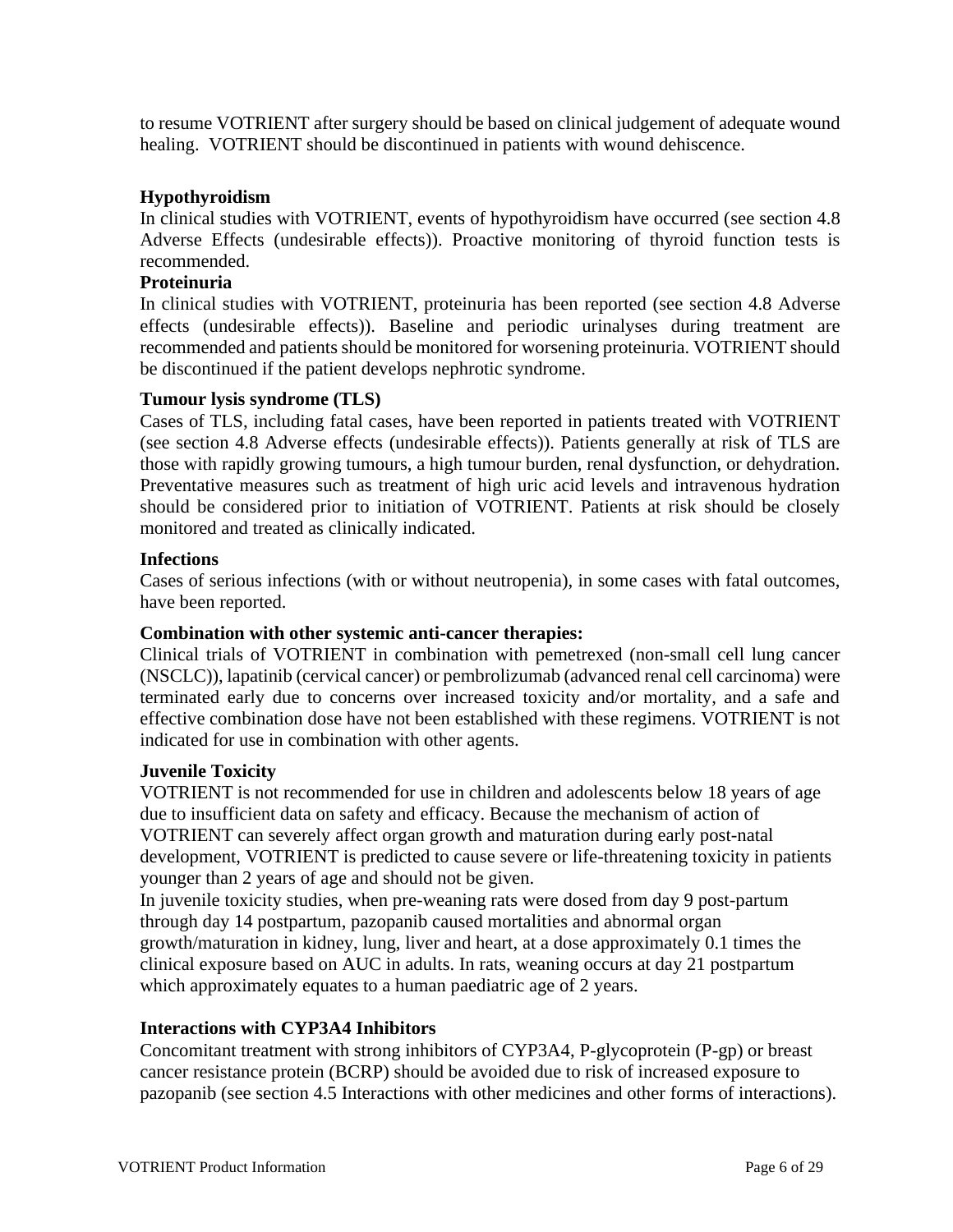Selection of alternative concomitant medicinal products with no or minimal potential to inhibit CYP3A4, P-gp or BCRP should be considered.

#### **Use in hepatic impairment**

See Section 4.2 (Dose and method of administration – hepatic impairment), Section 4.4 (Special warnings and precautions for use - hepatic effects) and Section 5.2 (Pharmacokinetic properties – special populations)

#### **Use in renal impairment**

See Section 4.2 (Dose and method of administration – renal impairment), Section 4.4 and Section 5.2 (Pharmacokinetic properties – special populations)

#### **Use in the elderly**

No alteration of dosage, dosing frequency or route of administration is required in patients over 65 years

#### **Paediatric Use**

VOTRIENT is not recommended for use in children and adolescents below 18 years of age. (See Section 4.4, Special warnings and precautions for use) and Section 5.3 (preclinical safety data).

#### **Effects on laboratory tests**

See Section 4.8 Adverse effects (undesirable effects)

#### **4.5 Interactions with other medicines and other forms of interactions**

#### **Drugs that Inhibit or Induce Cytochrome P450 3A4 Enzymes**

*In vitro* studies suggested that the oxidative metabolism of pazopanib in human liver microsomes is mediated primarily by CYP3A4, with minor contributions from CYP1A2 and CYP2C8. Therefore, inhibitors and inducers of CYP3A4 may alter the metabolism of VOTRIENT.

#### **CYP3A4, P-gp, BCRP Inhibitors**

Pazopanib is a substrate for CYP3A4, P-gp and BCRP. Concurrent administration of pazopanib (400 mg once daily) with the strong CYP3A4 and P-gp inhibitor, ketoconazole (400 mg once daily) for 5 consecutive days, resulted in a 66 % and 45 % increase in mean pazopanib  $AUC_{(0-24)}$  and  $C_{\text{max}}$ , respectively, relative to administration of pazopanib alone (400 mg once daily for 7 days). There was also a greater degree of inter-subject variability in pazopanib pharmacokinetic parameters when pazopanib was administered with ketoconazole compared to when pazopanib was administered alone. Pazopanib  $C_{\text{max}}$  and AUC increase in a less than dose proportional fashion with increasing dose over the range of 50 mg to 2000 mg.

Co-administration of pazopanib with other strong inhibitors of the CYP3A4 family (e.g. itraconazole, clarithromycin, atazanavir, indinavir, nefazodone, nelfinavir, ritonavir, saquinavir, telithromycin, voriconazole) may increase pazopanib concentrations. Grapefruit juice may also increase plasma concentrations of pazopanib.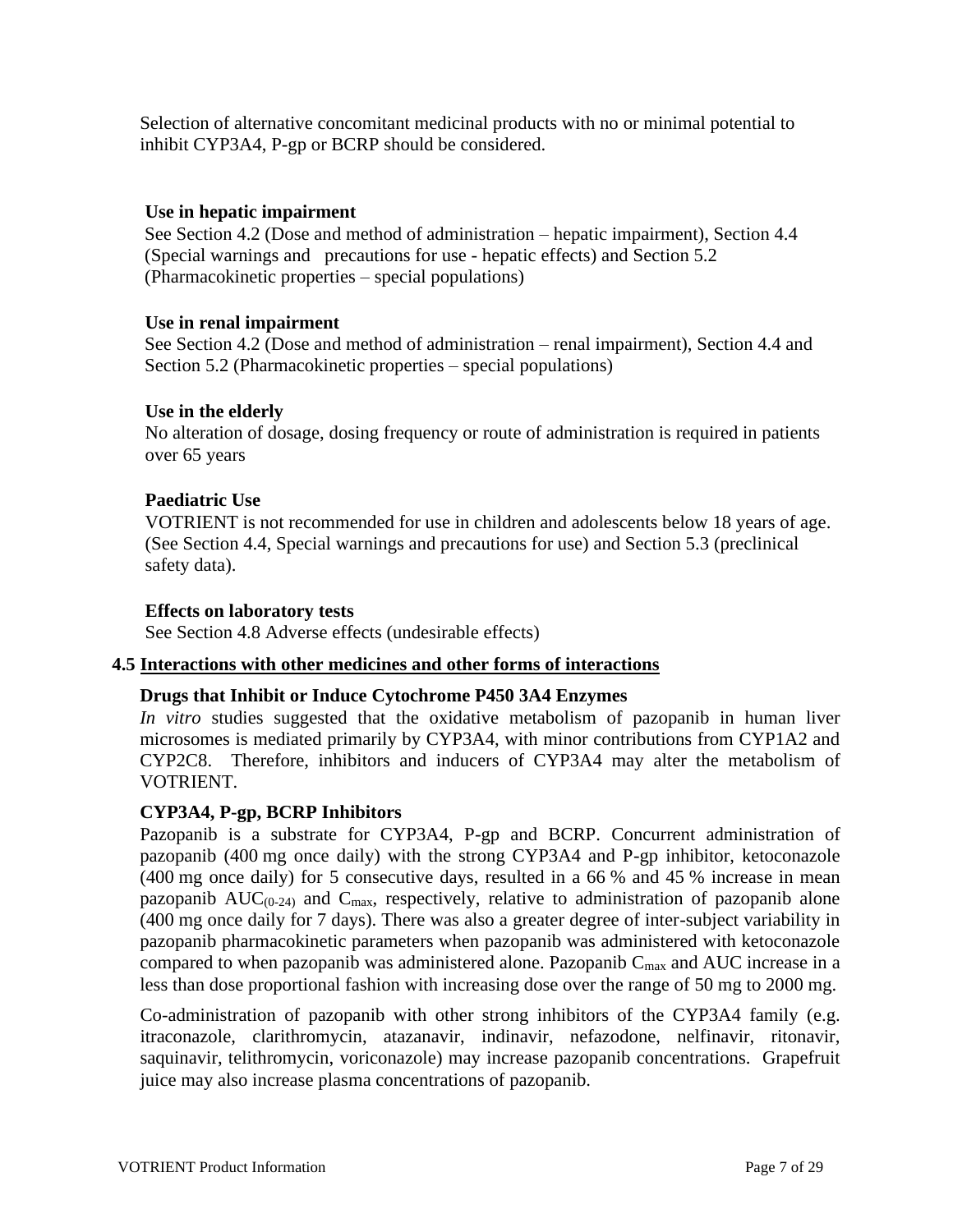Administration of 1500 mg lapatinib, a substrate and weak inhibitor of CYP3A4, P-gp and BCRP with 800 mg pazopanib resulted in an approximately 50 % to 60 % increase in mean pazopanib  $AUC_{(0-24)}$  and  $C_{\text{max}}$  compared to administration of 800 mg pazopanib alone. Coadministration of pazopanib with a CYP3A4, Pgp, and BCRP inhibitor, such as lapatinib, will result in an increase in plasma pazopanib concentrations.

Concomitant use of pazopanib with a strong CYP3A4 inhibitor should be avoided (e.g. ketoconazole, itraconazole, clarithromycin, atazanavir, indinavir, nefazodone, nelfinavir, ritonavir, saquinavir, telithromycin, voriconazole). If no medically acceptable alternative to a strong CYP3A4 inhibitor is available, the dose of pazopanib should be reduced to 400 mg daily during concomitant administration (see section 4.4 Special warnings and precautions for use). Despite this dose reduction, some patients may still have systematic pazopanib exposure greater that what has been observed after administration of 800mg pazopanib alone. Further dose reduction may be considered if possible drug-related adverse events are observed.

Combination with strong P-gp or BCRP inhibitors should be avoided, or selection of an alternate concomitant medication with no or minimal potential to inhibit P-gp or BCRP is recommended.

#### **CYP3A4 Inducers**

CYP3A4 inducers such as rifampin may decrease plasma pazopanib concentrations. Selection of an alternate concomitant medication with no or minimal enzyme induction potential is recommended.

#### **Effects of Pazopanib on CYP Substrates**

*In vitro* studies with human liver microsomes showed that pazopanib inhibited CYP enzymes 1A2, 3A4, 2B6, 2C8, 2C9, 2C19, and 2E1. Potential induction of human CYP3A4 was demonstrated in an *in vitro* human PXR assay. Clinical pharmacology studies, using pazopanib 800 mg once daily, have demonstrated that pazopanib does not have a clinically relevant effect on the pharmacokinetics of caffeine (CYP1A2 probe substrate), warfarin (CYP2C9 probe substrate), or omeprazole (CYP2C19 probe substrate) in cancer patients. VOTRIENT resulted in an increase of approximately 30% in the mean AUC and  $C_{\text{max}}$  of midazolam (CYP3A4 probe substrate) and increases of 33% to 64% in the ratio of dextrometrophan to dextrorphan concentrations in the urine after oral administration of dextromethorphan (CYP2D6 probe substrate). Co-administration of pazopanib 800 mg once daily and paclitaxel 80 mg/m<sup>2</sup> (CYP3A4 and CYP2C8 substrate) once weekly resulted in a mean increase of 26 % and 31 % in paclitaxel AUC and Cmax, respectively. Concomitant use of pazopanib with agents with narrow therapeutic windows that are metabolised by CYP3A4, CYP2D6, or CYP2C8 is not recommended. Coadministration may result in inhibition of the metabolism of these products and create the potential for serious adverse events.

#### **Effects of Pazopanib on Other Enzymes and Transporters**

*In vitro* studies also showed that pazopanib is a potent inhibitor of UGT1A1 and OATP1B1 with IC<sub>50</sub> of 1.2 and 0.79  $\mu$ M, respectively. Pazopanib may increase concentrations of drugs primarily eliminated through UGT1A1 (e.g. irinotecan) and OATP1B1 (e.g. rosuvastatin).

#### **Effect of concomitant use of Pazopanib and Simvastatin**

Concomitant use of pazopanib and simvastatin increases the incidence of ALT elevations. If a patient receiving concomitant simvastatin develops ALT elevations, follow guidelines for pazopanib posology and discontinue simvastatin (see section 4.4 Special warnings and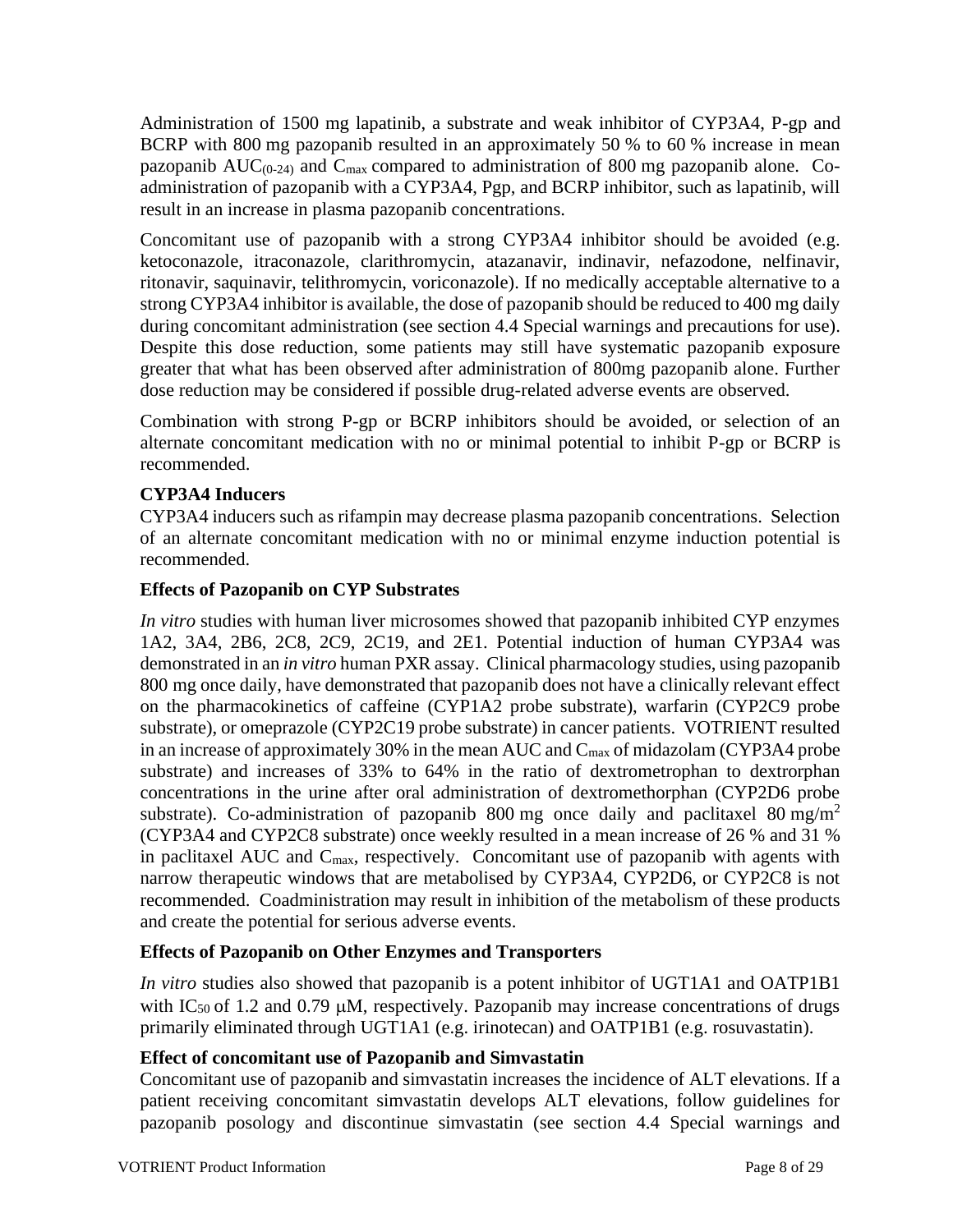precautions for use). Insufficient data are available to assess the risk of concomitant administration of alternative statins and pazopanib.

#### **Effect of Food on Pazopanib**

Administration of pazopanib with a high-fat or low-fat meal results in an approximately 2-fold increase in AUC and  $C_{\text{max}}$ . Therefore, pazopanib should be administered at least 1 hour before or 2 hours after a meal (see section 4.2 Dose and method of administration)*.*

#### **Medicines that raise gastric pH**

Concomitant administration of VOTRIENT with esomeprazole decreases the bioavailability of VOTRIENT (AUC and Cmax), and co-administration of VOTRIENT with medicines that increase gastric pH should be avoided.

#### **4.6 Fertility, pregnancy, and lactation**

#### **Effects on fertility**

Pazopanib may impair fertility in human males and females. In a female reproductive toxicity study in rats, reduced fertility has been observed. Decreased *corpora lutea* and increased incidence of ovarian cysts and atrophy have also been noted in rodents. Decreased corpora lutea was also noted in cynomolgus monkeys given 500 mg/kg/day pazopanib (equivalent to the human clinical exposure based on AUC) for up to 34 weeks.

Pazopanib did not affect mating or fertility in male rats. However, there were reductions in sperm production rates, sperm motility, and epididymal and testicular sperm concentrations at doses  $\geq 100$  mg/kg/day (approximately 0.3 times the human clinical exposure based on AUC) following 15 weeks of dosing. Following 15 and 26 weeks of dosing, there were decreased testicular and epididymal weights at  $\geq 30$  mg/kg/day (approximately 0.4 times the human clinical exposure based on AUC). Atrophy and degeneration of the testes with aspermia, hypospermia and cribriform change in the epididymis was also observed in male rats given  $\geq$  30 mg/kg/day in the 26-week toxicity study.

#### **Use in Pregnancy (Category D)**

There are no adequate data from the use of pazopanib in pregnant women.

VOTRIENT can cause fetal harm when administered to a pregnant woman. Pazopanib has been shown to be embryotoxic and teratogenic when administered to rats and rabbits at exposures below clinical exposure. Effects included cardiovascular malformations, incomplete or absent ossification, increased pre- and post-implantation loss, early resorptions, embryo lethality, and decreased foetal body weight.

VOTRIENT should not be used during pregnancy unless, in the opinion of the physician, the potential benefits of treatment to the mother outweigh any possible risks to the developing foetus.

If VOTRIENT is used during pregnancy, or if the patient becomes pregnant while receiving VOTRIENT, the potential hazard to the foetus should be explained to the patient.

Females of childbearing potential should be advised to use adequate contraception during treatment and for 2 weeks after discontinuing treatment with pazopanib and to avoid becoming pregnant while receiving treatment with VOTRIENT (see section 4.4 Special warnings and precautions for use).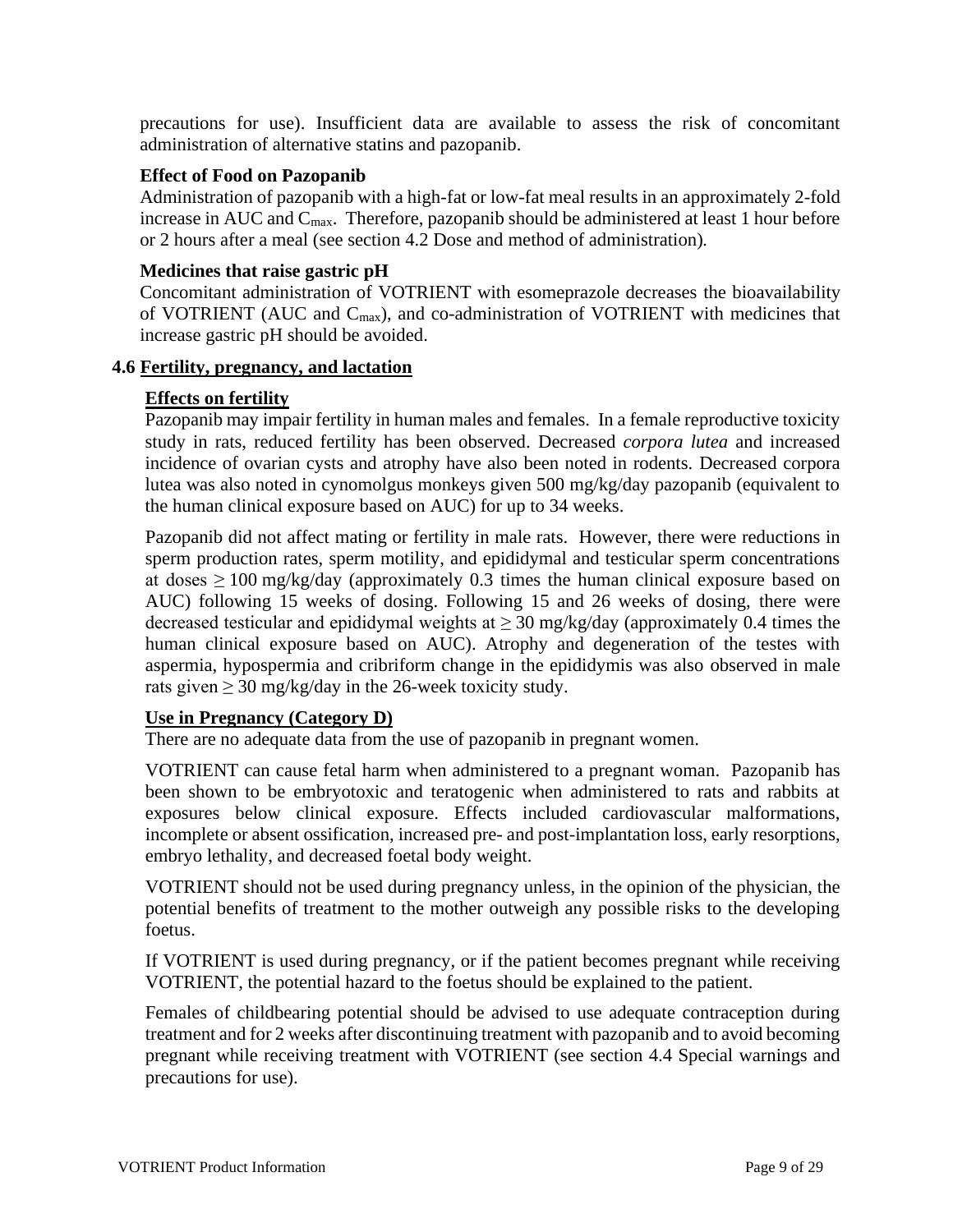Male patients (including those who have had vasectomies) with sexual partners who are pregnant, possibly pregnant, or who could become pregnant should use condoms during sexual intercourse while taking pazopanib and for at least 2 weeks after the last dose of drug.

#### **Use in Lactation**

The safe use of VOTRIENT during lactation has not been established. It is not known whether pazopanib is excreted in human milk. Many drugs are excreted into human milk. VOTRIENT should not be used by breastfeeding women.

#### **4.7 Effects on ability to drive and use machines**

#### **Ability to perform tasks that require judgement, motor or cognitive skills**

There have been no studies to investigate the effect of VOTRIENT on driving performance or the ability to operate machinery. A detrimental effect on such activities cannot be predicted from the pharmacology of VOTRIENT. The clinical status of the patient and the adverse event profile of VOTRIENT should be borne in mind when considering the patient's ability to perform task that require judgment, motor and cognitive skills.

#### **4.8 Adverse effects (undesirable effects)**

#### *Reporting suspected adverse effects*

Reporting suspected adverse reactions after registration of the medicinal product is important. It allows continued monitoring of the benefit-risk balance of the medicinal product. Healthcare professionals are asked to report any suspected adverse reactions at [www.tga.gov.au/reporting-problems.](http://www.tga.gov.au/reporting-problems)

#### **Clinical Trial Data**

The safety and efficacy of VOTRIENT in renal cell carcinoma (RCC) were evaluated in a randomized, double-blind, placebo-controlled multi-centre study. Patients with locally advanced and/or metastatic RCC were randomized to receive VOTRIENT 800 mg once daily  $(N=290)$  or placebo  $(N=145)$ . The median duration of treatment was 7.4 months for the VOTRIENT arm and 3.8 months for the placebo arm.

The safety and efficacy of VOTRIENT in soft tissue sarcoma (STS) were evaluated in a randomized, double-blind, placebo-controlled multi-centre study. Patients (N=369) with advanced STS who had received prior anthracycline treatment, or were unsuited for such therapy, were randomized to receive VOTRIENT 800 mg once daily (N=246) or placebo (N=123). The median duration of treatment was 4.5 months for the pazopanib arm and 1.9 months for the placebo arm.

Adverse reactions are listed below by MedDRA body system organ class. The following convention has been utilised for the classification of frequency:

| Very common | $\geq 1$ in 10                      |
|-------------|-------------------------------------|
| Common      | $\geq 1$ in 100 and < 1 in 10       |
| Uncommon    | $\geq 1$ in 1,000 and < 1 in 100    |
| Rare        | $\geq$ 1 in 10,000 and < 1 in 1,000 |

Categories have been assigned based on absolute frequencies in the clinical trial data.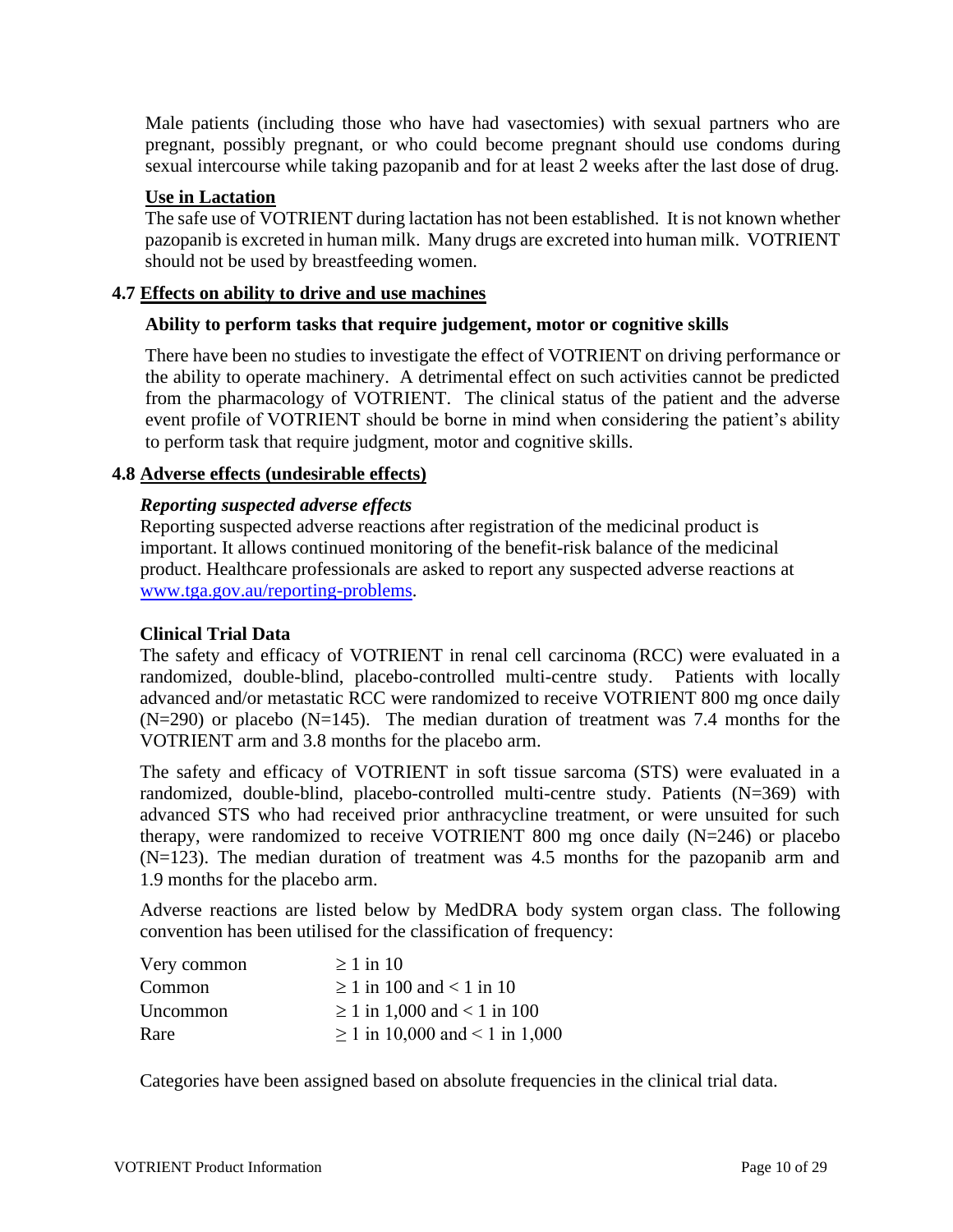#### **Table 1 Adverse reactions, by organ class and frequency, reported in RCC (VEG105192, VEG108844. VEG113078) and STS (VEG110727) studies**

|                                                                                                   | <b>Frequency Classification</b>                           |                               |  |
|---------------------------------------------------------------------------------------------------|-----------------------------------------------------------|-------------------------------|--|
|                                                                                                   | <b>RCC</b><br>VEG105192,<br>VEG108844,<br>VEG113078 n=844 | <b>STS</b><br>VEG110727 n=240 |  |
| Neoplasms benign, malignant and unspecified (including cysts and polyps)                          |                                                           |                               |  |
| Tumour pain                                                                                       |                                                           | Very common                   |  |
| <b>Blood and lymphatic system disorders</b>                                                       |                                                           |                               |  |
| Neutropenia                                                                                       | Common                                                    |                               |  |
| Thrombocytopenia                                                                                  | Common                                                    |                               |  |
| <b>Endocrine disorders</b>                                                                        |                                                           |                               |  |
| Hypothyroidism*                                                                                   | Very common                                               | Common                        |  |
| <b>Metabolic disorders</b>                                                                        |                                                           |                               |  |
| Decreased appetite                                                                                | Very common                                               | Very common                   |  |
| <b>Nervous System disorders</b>                                                                   |                                                           |                               |  |
| <b>Dizziness</b>                                                                                  | Common                                                    | Very common                   |  |
| Dysgeusia                                                                                         | Very common                                               | Very common                   |  |
| Headache                                                                                          | Very common                                               | Very common                   |  |
| Ischaemic stroke*                                                                                 | Uncommon                                                  | Uncommon                      |  |
| Transient ischaemic stroke*                                                                       | Uncommon                                                  |                               |  |
| Cerebral haemorrhage*                                                                             | Uncommon                                                  | Uncommon                      |  |
| <b>Psychiatric disorders</b>                                                                      |                                                           |                               |  |
| Insomnia                                                                                          |                                                           | Common                        |  |
| <b>Cardiac disorders</b>                                                                          |                                                           |                               |  |
| Cardiac dysfunction<br>(such as a decrease in ejection fraction and<br>congestive heart failure)* | Common                                                    | Common                        |  |
| Bradycardia                                                                                       | Common <sup>†</sup>                                       | Common <sup>†</sup>           |  |
| Myocardial infarction*                                                                            | Uncommon                                                  | Common                        |  |
| Myocardial ischaemia*                                                                             | Uncommon                                                  |                               |  |
| Torsade de pointes*                                                                               | Uncommon                                                  |                               |  |
| <b>Vascular disorders</b>                                                                         |                                                           |                               |  |
| Hypertension*                                                                                     | Very common                                               | Very common                   |  |
| Venous embolism*                                                                                  | Common                                                    | Common                        |  |
| Respiratory, thoracic and mediastinal disorders                                                   |                                                           |                               |  |
| Cough                                                                                             | Very common                                               | Very common                   |  |
| Dysphonia                                                                                         | Common                                                    | Common                        |  |
| Dyspnoea                                                                                          | Very common                                               | Very common                   |  |
| Pneumothorax                                                                                      | Uncommon                                                  | Common                        |  |
| Epistaxis                                                                                         | Common                                                    | Common                        |  |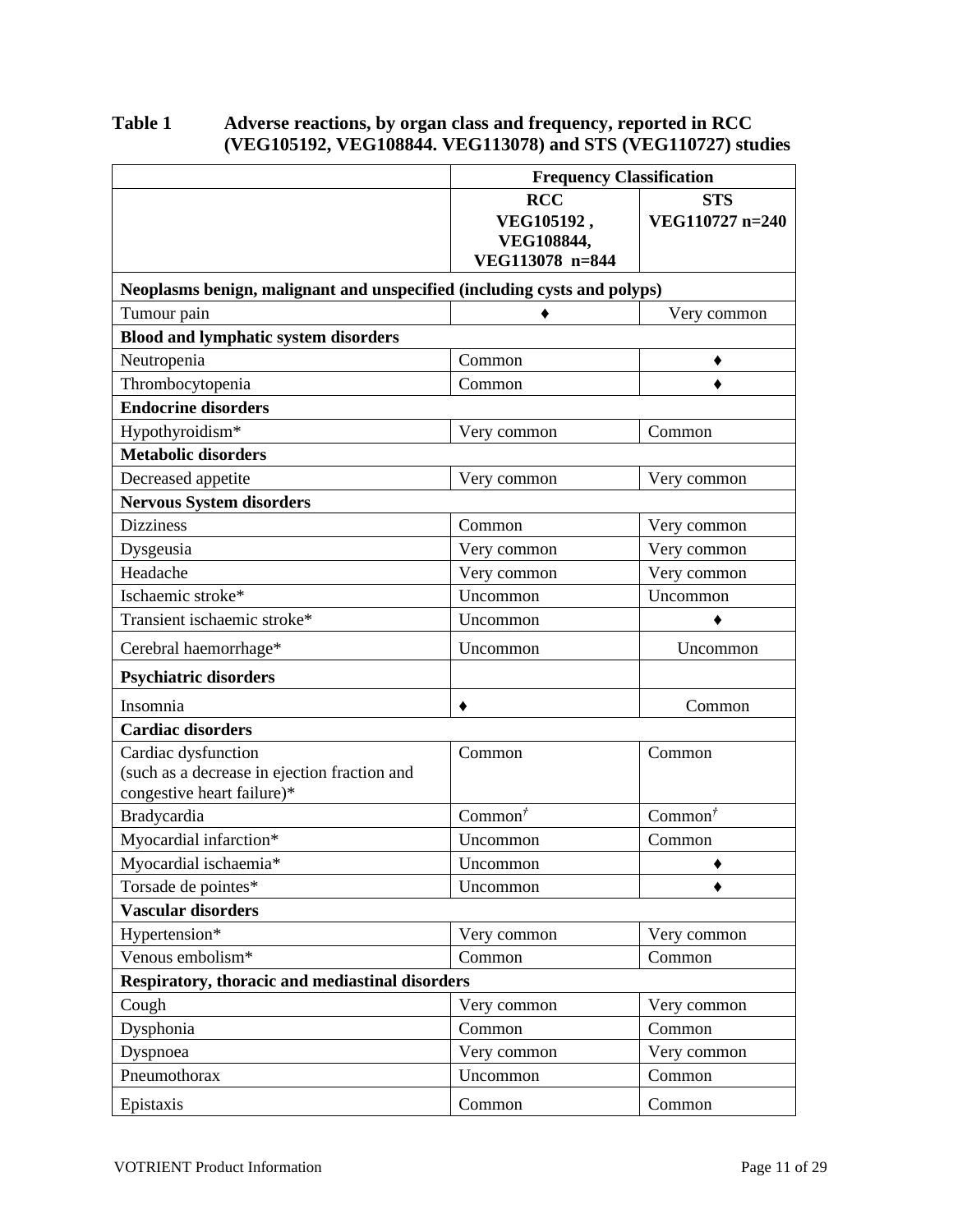|                                                     | <b>Frequency Classification</b>                           |                               |  |
|-----------------------------------------------------|-----------------------------------------------------------|-------------------------------|--|
|                                                     | <b>RCC</b><br>VEG105192,<br>VEG108844,<br>VEG113078 n=844 | <b>STS</b><br>VEG110727 n=240 |  |
| Pulmonary haemorrhage*                              | Uncommon                                                  | Common                        |  |
| <b>Gastrointestinal disorders</b>                   |                                                           |                               |  |
| Abdominal pain                                      | Very common                                               | Very common                   |  |
| Diarrhoea                                           | Very common                                               | Very common                   |  |
| Dyspepsia                                           | Very common                                               | Common                        |  |
| Gastrointestinal perforation*                       | Uncommon                                                  |                               |  |
| Gastrointestinal fistula*                           | Uncommon                                                  | Uncommon                      |  |
| Gastrointestinal haemorrhage*                       | Common                                                    | Common                        |  |
| Nausea                                              | Very common                                               | Very common                   |  |
| <b>Stomatitis</b>                                   | Very common                                               | Very common                   |  |
| Vomiting                                            | Very common                                               | Very common                   |  |
| <b>Hepatobiliary disorders</b>                      |                                                           |                               |  |
| Hepatic function abnormal*                          | Common                                                    |                               |  |
| Hyperbilirubinaemia*                                | Common                                                    | Uncommon                      |  |
| Skin and subcutaneous tissue disorders              |                                                           |                               |  |
| Alopecia                                            | Very common                                               | Very common                   |  |
| Dry Skin                                            | Common                                                    | Common                        |  |
| Exfoliative rash                                    | Common                                                    | Very common                   |  |
| Hair colour changes                                 | Very common                                               | Very common                   |  |
| Nail disorder                                       | Common                                                    | Common                        |  |
| Palmar-plantar erythrodysaesthesia syndrome         | Very common                                               | Very common                   |  |
| Rash                                                | Very common                                               | Uncommon                      |  |
| Skin depigmentation                                 | Common                                                    | Very common                   |  |
| Musculoskeletal and connective tissue disorders     |                                                           |                               |  |
| Musculoskeletal pain                                | Common                                                    | Very common                   |  |
| Myalgia                                             | Common                                                    | Very common                   |  |
| <b>Renal urinary disorders</b>                      |                                                           |                               |  |
| Proteinuria*                                        | Very common                                               | Uncommon                      |  |
| Haematuria                                          | Common                                                    | Uncommon                      |  |
| <b>Eye disorders</b>                                |                                                           |                               |  |
| Vision blurred                                      | Common                                                    | Common                        |  |
| General disorders and administration site disorders |                                                           |                               |  |
| Asthenia                                            | Very common                                               | Uncommon                      |  |
| Chest pain*                                         | Common                                                    | Very common                   |  |
| Chills                                              | Common                                                    | Common                        |  |
| Fatigue                                             | Very common                                               | Very common                   |  |
| Oedema peripheral                                   | Common                                                    | Very common                   |  |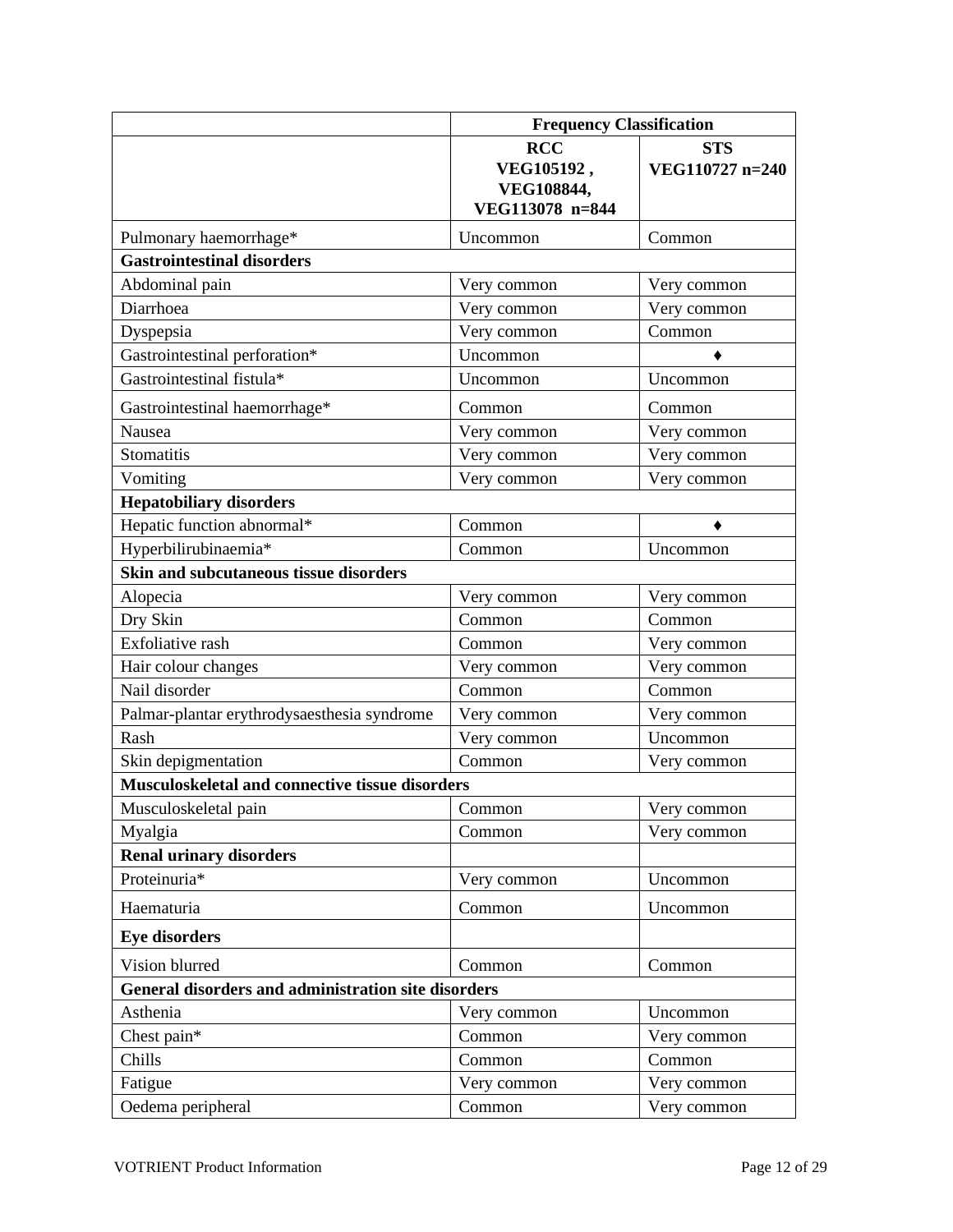|                                       | <b>Frequency Classification</b> |                               |  |  |
|---------------------------------------|---------------------------------|-------------------------------|--|--|
|                                       | <b>RCC</b><br>VEG105192,        | <b>STS</b><br>VEG110727 n=240 |  |  |
|                                       | VEG108844,<br>VEG113078 n=844   |                               |  |  |
| <b>Investigations</b>                 |                                 |                               |  |  |
| Weight decreased                      | Very common                     | Very common                   |  |  |
| Electrocardiogram QT prolonged*       | Common                          | Common                        |  |  |
| Lipase increased                      | Common <sup>‡</sup>             |                               |  |  |
| Alanine aminotransferase increased*   | Very common                     | Common                        |  |  |
| Aspartate aminotransferase increased* | Very common                     | Common                        |  |  |

*\* See section 4.4 Special warnings and precautions for use for additional information.*

*♦ - Adverse event was not considered causally related to pazopanib in the pivotal clinical trial for this indication.*

*Note: Laboratory findings which met the CTC-AE criteria were recorded as adverse events at the discretion of the Investigator*

*† See below for further information*

*‡ - For RCC, the frequency category is based on data from the supportive single-arm study VEG102616.*

*Bradycardia:* In clinical studies with VOTRIENT, bradycardia has been experienced very commonly based on heart rate measurement. In a randomised, double-blind study in renal cell carcinoma patients (see section 5.1 Pharmacodynamic properties - Clinical trials), at least one episode of heart rate  $< 60$  bpm was experienced in 33/280 patients (11.8 %) in the VOTRIENT arm and 11/144 patients (7.6 %) in the placebo arm. Bradycardia has also been reported commonly as an adverse event. In the same study, bradycardia or sinus bradycardia were reported as adverse events in 7/290 patients (2.4 %) in the VOTRIENT arm, and 1/145 patients (0.7 %) in the placebo arm. Most bradycardia with VOTRIENT has been asymptomatic, however syncope due to bradycardia has been reported.

Neutropenia, thrombocytopenia and palmar-plantar erythrodysaesthesia syndrome were observed more frequently in patients of East Asian descent.

Table 2 presents the incidence of very common (>10 %) treatment-related adverse events in RCC for patients receiving VOTRIENT versus those on placebo.

#### **Table 2: Treatment-related Adverse Events Reported for at least 10 % of patients who received VOTRIENT or Placebo in RCC (VEG105192)**

| <b>Adverse</b> | Number (% of patients)      |         |                |                       |         |         |
|----------------|-----------------------------|---------|----------------|-----------------------|---------|---------|
| Event,<br>n(%) | <b>VOTRIENT</b> $(n = 290)$ |         |                | Placebo ( $n = 145$ ) |         |         |
|                | <b>Any Grade</b>            | Grade 3 | <b>Grade 4</b> | <b>Any Grade</b>      | Grade 3 | Grade 4 |
| Any            | 270 (93)                    | 103(36) | 25(9)          | 107(74)               | 24(17)  | 8(6)    |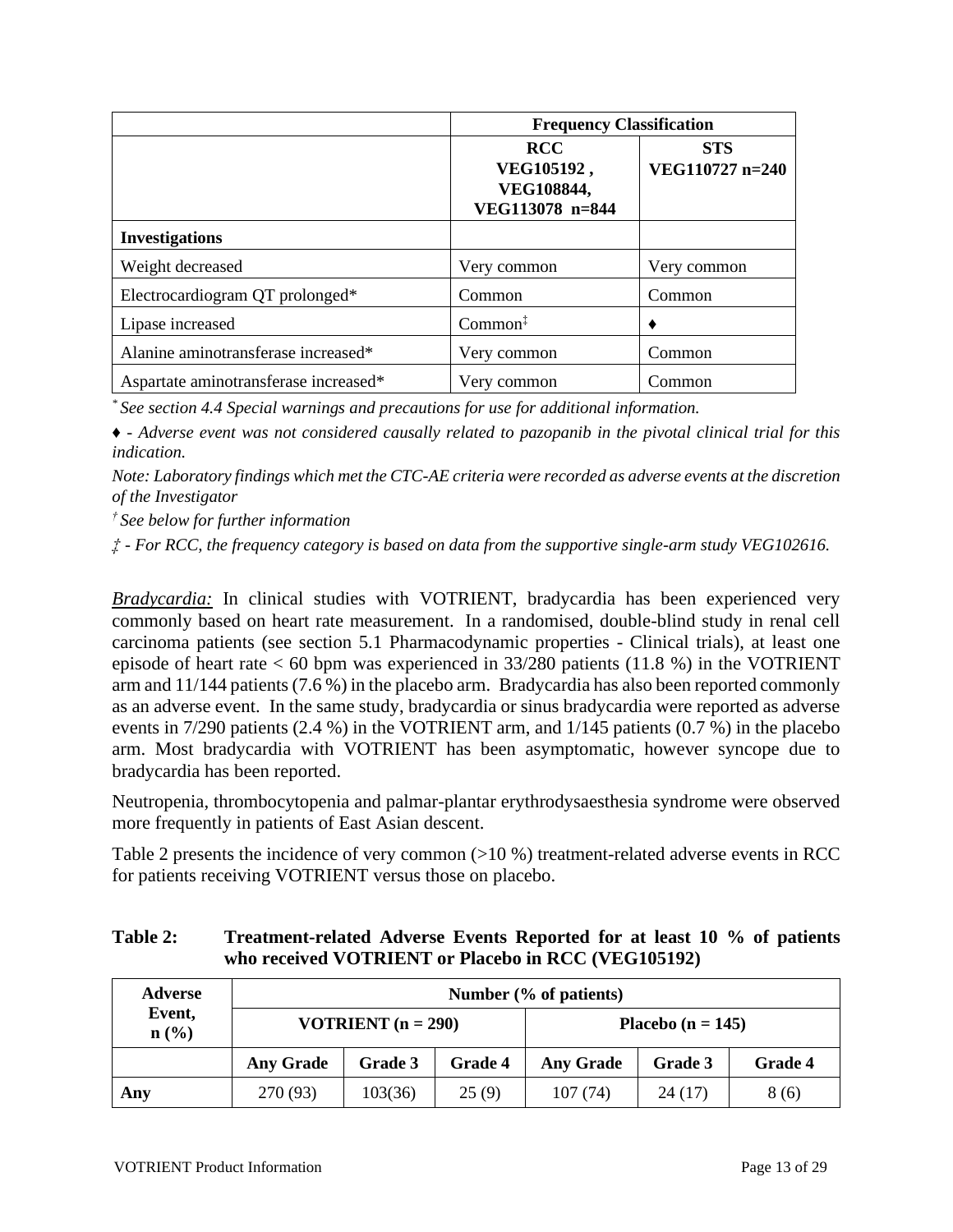| <b>Adverse</b>         | Number (% of patients)      |                           |                           |                       |                |                |
|------------------------|-----------------------------|---------------------------|---------------------------|-----------------------|----------------|----------------|
| Event,<br>n(%)         | <b>VOTRIENT</b> $(n = 290)$ |                           |                           | Placebo ( $n = 145$ ) |                |                |
|                        | <b>Any Grade</b>            | Grade 3                   | <b>Grade 4</b>            | <b>Any Grade</b>      | Grade 3        | <b>Grade 4</b> |
| Diarrhoea              | 152(52)                     | 11(4)                     | $2 \left( \leq 1 \right)$ | 13(9)                 | 1(1)           | $\overline{0}$ |
| Hair colour<br>changes | 109 (38)                    | $1 (\leq 1)$              | $\Omega$                  | 4(3)                  | $\Omega$       | $\overline{0}$ |
| Hypertension           | 116(40)                     | 13(4)                     | $\overline{0}$            | 15(10)                | 1(1)           | $\theta$       |
| Nausea                 | 74 (26)                     | $2 \left( \leq 1 \right)$ | $\overline{0}$            | 13(9)                 | $\theta$       | $\mathbf{0}$   |
| Decreased<br>appetite  | 70(24)                      | 6(2)                      | $\overline{0}$            | 17(12)                | 1(1)           | $\overline{0}$ |
| Vomiting               | 62(21)                      | 7(2)                      | 1(1)                      | 13(9)                 | 3(2)           | $\overline{0}$ |
| Fatigue                | 57(20)                      | 7(2)                      | $\overline{0}$            | 14(10)                | 2(1)           | 2(1)           |
| ALT increased          | 55 (19)                     | 18(6)                     | 3(1)                      | 5(3)                  | 1(1)           | $\overline{0}$ |
| <b>AST</b> increase    | 45(16)                      | 14(5)                     | 1(1)                      | 5(3)                  | $\theta$       | $\overline{0}$ |
| Asthenia               | 42(14)                      | 8(3)                      | $\Omega$                  | 13(9)                 | $\overline{0}$ | $\overline{0}$ |
| Abdominal<br>pain      | 32(11)                      | 7(2)                      | $\overline{0}$            | 2(1)                  | $\overline{0}$ | $\overline{0}$ |
| Headache               | 31(11)                      | $\overline{0}$            | $\overline{0}$            | 7(5)                  | $\theta$       | $\theta$       |
| Proteinuria            | 30(10)                      | 6(2)                      | 1(1)                      | $\mathbf{0}$          | $\theta$       | $\theta$       |
| Weight<br>decreased    | 30(10)                      | $2 \left( \leq 1 \right)$ | $\Omega$                  | 5(3)                  | 1(1)           | $\theta$       |

Table 3 presents the incidence of very common (>10 %) treatment-related adverse events in STS for patients receiving VOTRIENT versus those on placebo.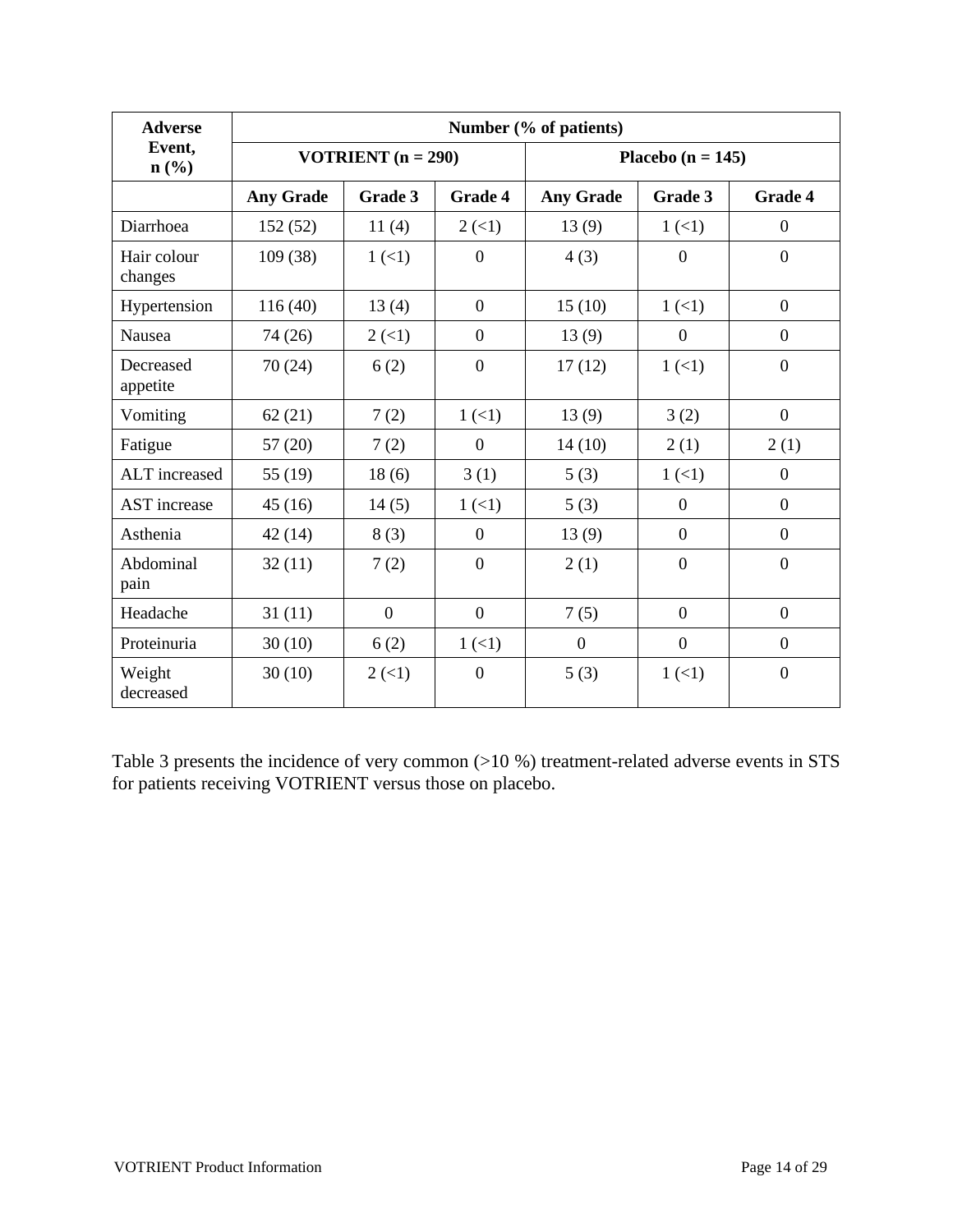| <b>Adverse Event,</b>                           | Number (% of patients) |                             |                  |                  |                       |                  |  |  |
|-------------------------------------------------|------------------------|-----------------------------|------------------|------------------|-----------------------|------------------|--|--|
| $n\left(\frac{0}{0}\right)$                     |                        | <b>VOTRIENT</b> $(n = 240)$ |                  |                  | Placebo ( $n = 123$ ) |                  |  |  |
|                                                 | <b>Any Grade</b>       | Grade 3                     | <b>Grade 4</b>   | <b>Any Grade</b> | Grade 3               | <b>Grade 4</b>   |  |  |
| Any AE                                          | 219 (91)               | 84 (35)                     | 17(7)            | 78 (63)          | 6(5)                  | 3(2)             |  |  |
| Diarrhoea                                       | 130(54)                | 11(5)                       | $\boldsymbol{0}$ | 14(11)           | $\overline{0}$        | $\overline{0}$   |  |  |
| Fatigue                                         | 126(53)                | 23(10)                      | 1(1)             | 33(27)           | 2(2)                  | $\overline{0}$   |  |  |
| Nausea                                          | 116(48)                | 7(3)                        | $\overline{0}$   | 19(15)           | 2(2)                  | $\overline{0}$   |  |  |
| Hypertension                                    | 94 (39)                | 16(7)                       | $\overline{0}$   | 5(4)             | $\overline{0}$        | $\overline{0}$   |  |  |
| Hair colour<br>changes                          | 93 (39)                | $\boldsymbol{0}$            | $\overline{0}$   | 3(2)             | $\overline{0}$        | $\overline{0}$   |  |  |
| Decreased appetite                              | 82 (34)                | 11(5)                       | $\overline{0}$   | 10(8)            | $\overline{0}$        | $\overline{0}$   |  |  |
| Weight decreased                                | 72 (30)                | 5(2)                        | $\Omega$         | 8(7)             | $\theta$              | $\Omega$         |  |  |
| Dysgeusia                                       | 65(27)                 | $\overline{0}$              | $\overline{0}$   | 4(3)             | $\overline{0}$        | $\overline{0}$   |  |  |
| Vomiting                                        | 61(25)                 | 7(3)                        | $\overline{0}$   | 8(7)             | 1(1)                  | $\overline{0}$   |  |  |
| Headache                                        | 38(16)                 | 1(1)                        | $\Omega$         | 5(4)             | $\boldsymbol{0}$      | $\boldsymbol{0}$ |  |  |
| Exfoliative rash                                | 35(15)                 | $2 \left( \leq 1 \right)$   | $\boldsymbol{0}$ | 9(7)             | $\overline{0}$        | $\Omega$         |  |  |
| Gastrointestinal<br>pain                        | 34(14)                 | 3(1)                        | $\overline{0}$   | 4(3)             | 1(1)                  | $\overline{0}$   |  |  |
| Ear, nose and<br>throat examination<br>abnormal | 28(12)                 | 4(2)                        | $\overline{0}$   | 1(1)             | $\boldsymbol{0}$      | $\overline{0}$   |  |  |
| Myalgia                                         | 27(11)                 | $2 \left( \leq 1 \right)$   | $\overline{0}$   | 3(2)             | $\overline{0}$        | $\overline{0}$   |  |  |
| Skin<br>hypopigmentation                        | 27(11)                 | $\overline{0}$              | $\boldsymbol{0}$ | $\overline{0}$   | $\boldsymbol{0}$      | $\overline{0}$   |  |  |
| Skin disorder                                   | 26(11)                 | 4(2)                        | $\theta$         | 1(1)             | $\boldsymbol{0}$      | $\overline{0}$   |  |  |
| Stomatitis                                      | 26(11)                 | 1(1)                        | $\Omega$         | 4(3)             | $\overline{0}$        | $\overline{0}$   |  |  |
| Alopecia                                        | 25(10)                 | $\overline{0}$              | $\boldsymbol{0}$ | $1 (\leq 1)$     | $\boldsymbol{0}$      | $\Omega$         |  |  |
| Musculoskeletal<br>pain                         | 23(10)                 | 1(1)                        | $\boldsymbol{0}$ | 3(2)             | $\boldsymbol{0}$      | $\boldsymbol{0}$ |  |  |

**Table 3: Treatment-related Adverse Events Reported for at least 10% of patients who received VOTRIENT or Placebo in STS (VEG110727)**

Table 4 presents laboratory abnormalities occurring in  $\geq$  15 % of patients who received VOTRIENT in the pivotal RCC studies. Grades are based on the NCI CTCAE.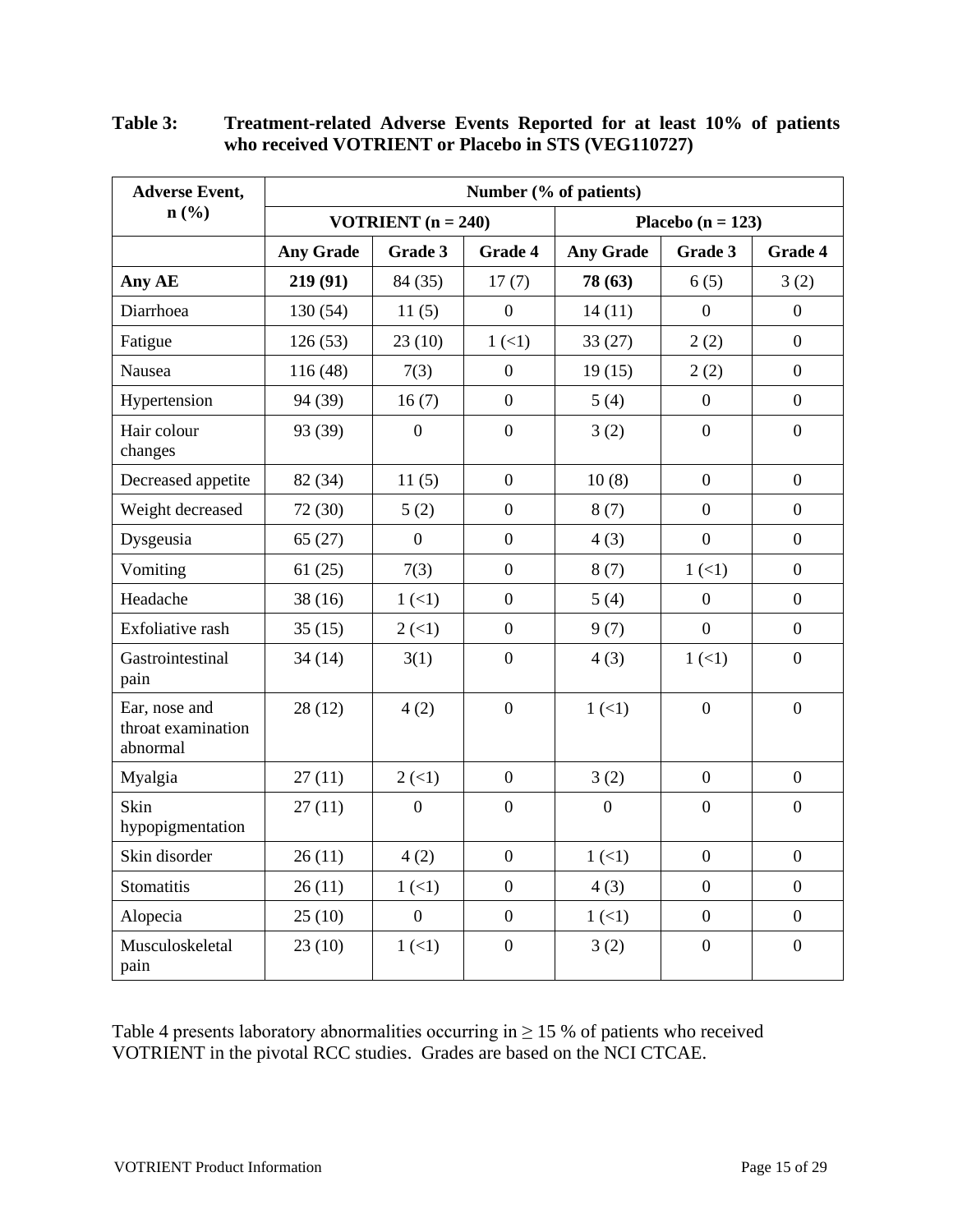|                              | <b>VOTRIENT</b><br>$(N = 290)$ |                  |                | <b>Placebo</b><br>$(N = 145)$ |                                  |                  |
|------------------------------|--------------------------------|------------------|----------------|-------------------------------|----------------------------------|------------------|
|                              | <b>All</b><br><b>Grades</b>    | Grade<br>3       | Grade 4        | <b>All</b><br><b>Grades</b>   | Grade<br>$\overline{\mathbf{3}}$ | Grade<br>4       |
| <b>Parameters</b>            | $\frac{0}{0}$                  | $\frac{0}{0}$    | $\frac{0}{0}$  | $\frac{0}{0}$                 | $\frac{0}{0}$                    | $\frac{0}{0}$    |
| Haematologic                 |                                |                  |                |                               |                                  |                  |
| Leukopenia                   | 37                             | $\boldsymbol{0}$ | $\mathbf{0}$   | 6                             | $\overline{0}$                   | $\overline{0}$   |
| Neutropenia                  | 34                             | $\mathbf{1}$     | $\leq$ 1       | 6                             | $\overline{0}$                   | $\overline{0}$   |
| Thrombocytopenia             | 32                             | $\leq$ 1         | <1             | 5                             | $\boldsymbol{0}$                 | $\leq$ 1         |
| Lymphocytopenia              | 31                             | $\overline{4}$   | <1             | 24                            | $\mathbf{1}$                     | $\overline{0}$   |
| <b>Chemistry</b>             |                                |                  |                |                               |                                  |                  |
| ALT increased                | 53                             | 10               | $\overline{2}$ | 22                            | $\mathbf{1}$                     | $\boldsymbol{0}$ |
| <b>AST</b> increased         | 53                             | $\overline{7}$   | <1             | 19                            | <1                               | $\overline{0}$   |
| Glucose increased            | 41                             | $\leq$ 1         | $\overline{0}$ | 33                            | $\mathbf{1}$                     | $\overline{0}$   |
| Total bilirubin<br>increased | 36                             | 3                | $\leq$ 1       | 10                            | $\mathbf{1}$                     | $\leq$ 1         |
| Phosphorus decreased         | 34                             | $\overline{4}$   | $\overline{0}$ | 11                            | $\boldsymbol{0}$                 | $\overline{0}$   |
| Calcium decreased            | 33                             | $\mathbf{1}$     | $\mathbf{1}$   | 26                            | $\mathbf{1}$                     | $\leq$ 1         |
| Sodium decreased             | 31                             | $\overline{4}$   | $\mathbf{1}$   | 24                            | $\overline{4}$                   | $\mathbf{1}$     |
| Potassium increased          | 27                             | $\overline{4}$   | $\leq$ 1       | 23                            | 5                                | $\overline{0}$   |
| Creatinine increased         | 26                             | $\overline{0}$   | ${<}1$         | 25                            | $\leq$ 1                         | $\overline{0}$   |
| Magnesium decreased          | 26                             | $\leq$ 1         | $\mathbf{1}$   | 14                            | $\boldsymbol{0}$                 | $\boldsymbol{0}$ |
| Glucose decreased            | 17                             | $\boldsymbol{0}$ | $\leq$ 1       | 3                             | $\mathbf{0}$                     | $\boldsymbol{0}$ |

| Table 4: | Selected Laboratory Abnormalities in $\geq$ 15 % of Patients who Received |
|----------|---------------------------------------------------------------------------|
|          | <b>VOTRIENT</b> and More Commonly than Placebo Arm (VEG105192)            |

*Lipase Elevations:* In a single-arm clinical study, increases in lipase values were observed for 48/181 patients (27 %). Elevations in lipase as an adverse reaction were reported for 10 patients (4 %) and were Grade 3 for 6 patients and Grade 4 for 1 patient. In clinical RCC studies of VOTRIENT, clinical pancreatitis was observed in 4/586 patients (< 1%).

Table 5 presents laboratory abnormalities occurring in  $\geq$  15 % of patients who received VOTRIENT in the pivotal STS study. Grades are based on the NCI CTCAE.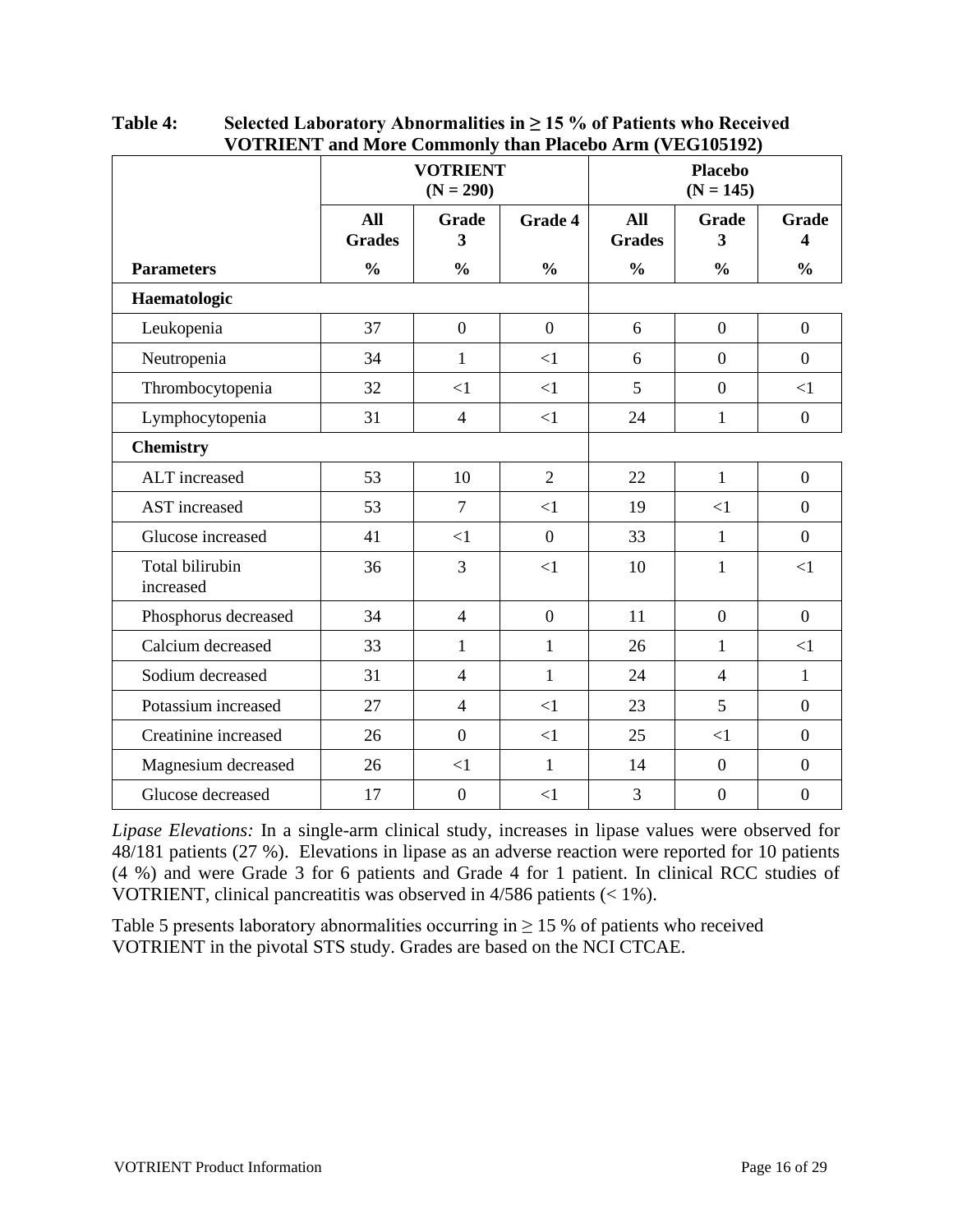|                                     | Pazopanib<br>$(N = 240)$ |                |                  |                      | <b>Placebo</b><br>$(N = 123)$ |                   |
|-------------------------------------|--------------------------|----------------|------------------|----------------------|-------------------------------|-------------------|
|                                     | All<br><b>Grades</b>     | Grade 3        | <b>Grade 4</b>   | All<br><b>Grades</b> | <b>Grade</b><br>3             | <b>Grade</b><br>4 |
| <b>Parameters</b>                   | $\frac{0}{0}$            | $\frac{0}{0}$  | $\frac{0}{0}$    | $\frac{0}{0}$        | $\frac{0}{0}$                 | $\frac{0}{0}$     |
| Haematological                      |                          |                |                  |                      |                               |                   |
| Leukopenia                          | 44                       | $\mathbf{1}$   | $\overline{0}$   | 15                   | $\boldsymbol{0}$              | $\boldsymbol{0}$  |
| Neutropenia                         | 33                       | $\overline{4}$ | $\overline{0}$   | $\overline{7}$       | $\boldsymbol{0}$              | $\boldsymbol{0}$  |
| Thrombocytopenia                    | 36                       | 3              | <1               | 6                    | $\overline{0}$                | $\overline{0}$    |
| Lymphocytopenia                     | 43                       | 10             | $\overline{0}$   | 36                   | 9                             | $\overline{2}$    |
| Anaemia                             | 27                       | 5              | $\overline{2}$   | 23                   | $<$ 1                         | <1                |
| <b>Chemistry</b>                    |                          |                |                  |                      |                               |                   |
| <b>ALKP</b> increased               | 32                       | 3              | $\overline{0}$   | 23                   | $<$ 1                         | $\overline{0}$    |
| ALT increased                       | 46                       | 8              | $\overline{2}$   | 18                   | $\overline{2}$                | $<$ 1             |
| <b>AST</b> increased                | 51                       | 5              | $\overline{3}$   | 22                   | $\overline{2}$                | $\overline{0}$    |
| Albumin decreased                   | 34                       | $\leq$ 1       | $\boldsymbol{0}$ | 21                   | $\boldsymbol{0}$              | $\boldsymbol{0}$  |
| Glucose increased                   | 45                       | $\leq$ 1       | $\boldsymbol{0}$ | 35                   | $\overline{2}$                | $\overline{0}$    |
| <b>Total Bilirubin</b><br>increased | 29                       | $\mathbf{1}$   | $\overline{0}$   | $\overline{7}$       | $\overline{2}$                | $\overline{0}$    |
| Sodium decreased                    | 31                       | $\overline{4}$ | $\boldsymbol{0}$ | 20                   | $\overline{3}$                | $\boldsymbol{0}$  |
| Potassium increased                 | 16                       | $\mathbf{1}$   | $\overline{0}$   | 11                   | $\overline{0}$                | $\overline{0}$    |

#### **Table 5: Selected Laboratory Abnormalities in ≥ 15 % of Patients who Received VOTRIENT and More Common than Placebo Arm (VEG110727)**

#### **Post marketing data**

The following adverse reactions have been identified during post-approval use of pazopanib. This includes spontaneous case reports as well as serious adverse events from ongoing studies, clinical pharmacology studies and exploratory studies in unapproved indications.

#### **Infections and infestations**

*Common* Infections (with or without neutropenia)

#### **Metabolism and nutrition disorders**

| Unknown | Tumour lysis syndrome (including fatal cases); see section 4.4 |
|---------|----------------------------------------------------------------|
|         | Special warnings and precautions for use                       |

#### **Blood and lymphatic system disorders**

*Uncommon* Polycythaemia, thrombotic microangiopathy (including thrombotic thrombocytopenic purpura and haemolytic uraemic syndrome)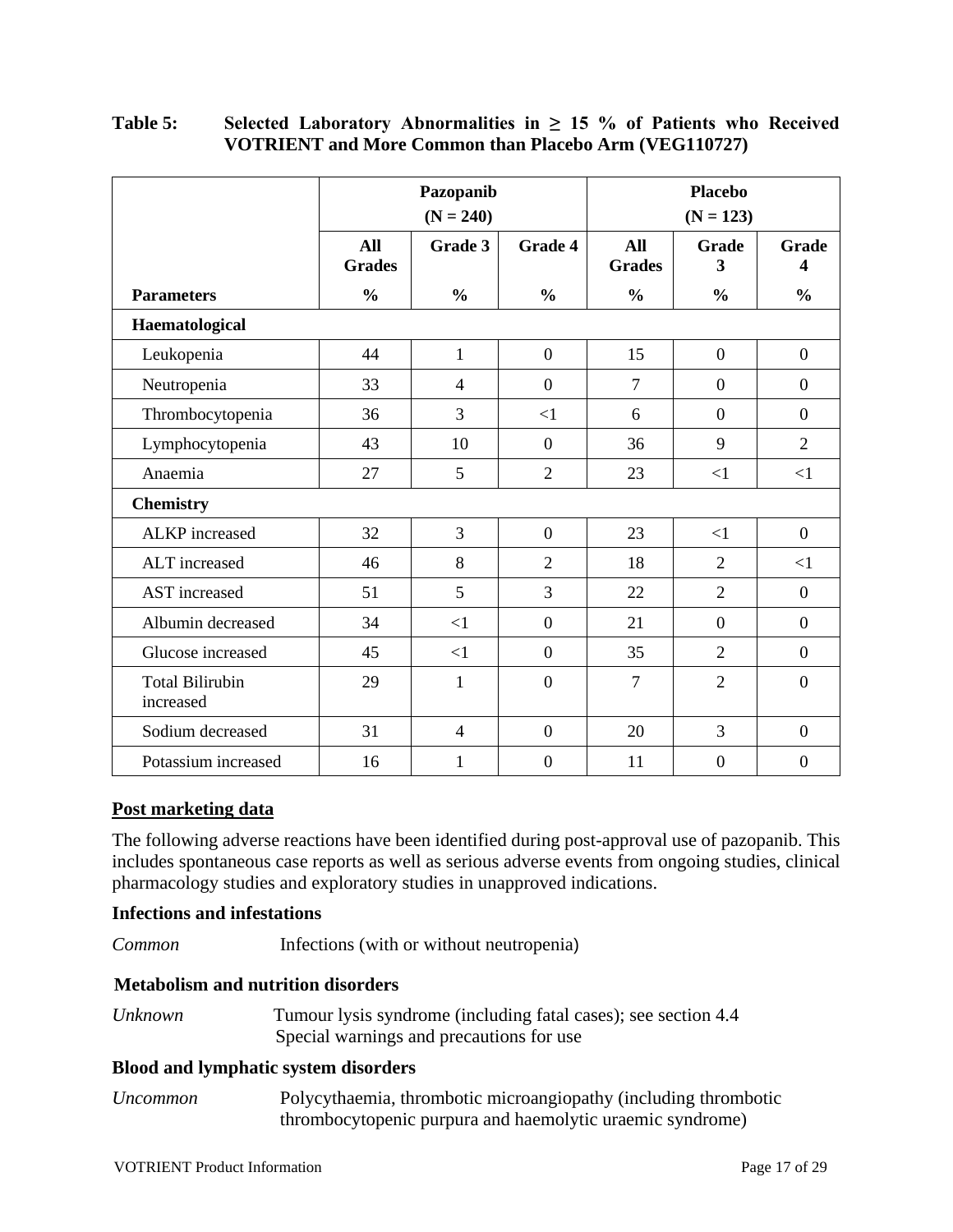#### **Nervous system disorders**

| Uncommon                               | Posterior reversible encephalopathy syndrome           |  |  |  |
|----------------------------------------|--------------------------------------------------------|--|--|--|
| <b>Gastrointestinal disorders</b>      |                                                        |  |  |  |
| Common                                 | Flatulence                                             |  |  |  |
| Uncommon                               | Pancreatitis                                           |  |  |  |
| <b>Hepatobiliary disorders</b>         |                                                        |  |  |  |
| Not known                              | Hepatic failure                                        |  |  |  |
|                                        | <b>Musculoskeletal and connective tissue disorders</b> |  |  |  |
| Very common                            | Arthralgia                                             |  |  |  |
| Common                                 | Muscle spasms                                          |  |  |  |
| <b>Eye disorders</b>                   |                                                        |  |  |  |
| <b>Uncommon</b>                        | Retinal detachment/retinal tear                        |  |  |  |
| Vascular disorders                     |                                                        |  |  |  |
| Rare Aneurysms and artery dissections  |                                                        |  |  |  |
|                                        | <b>Respiratory thoracic and mediastinal disorders</b>  |  |  |  |
| Rare                                   | Interstitial lung disease/pneumonitis                  |  |  |  |
| Skin and subcutaneous tissue disorders |                                                        |  |  |  |
| Uncommon                               | Skin ulcer                                             |  |  |  |
| <b>Investigations</b>                  |                                                        |  |  |  |
|                                        |                                                        |  |  |  |

*Common* Gamma-glutamyl transpeptidase increased

#### **Vascular disorders**

Cases of aneurysms and artery dissections, sometimes fatal, have been reported with VEGFR pathway inhibitors.

#### **4.9 Overdose**

VOTRIENT doses up to 2,000 mg have been evaluated in clinical trials. Grade 3 fatigue (dose limiting toxicity) and Grade 3 hypertension were each observed in 1 of 3 patients dosed at 2,000 mg and 1,000 mg daily, respectively.

#### **Symptoms and Signs**

There is currently limited experience with overdosage in VOTRIENT.

#### **Treatment**

Haemodialysis is not expected to enhance the elimination of VOTRIENT because pazopanib is not significantly renally excreted and is highly bound to plasma proteins.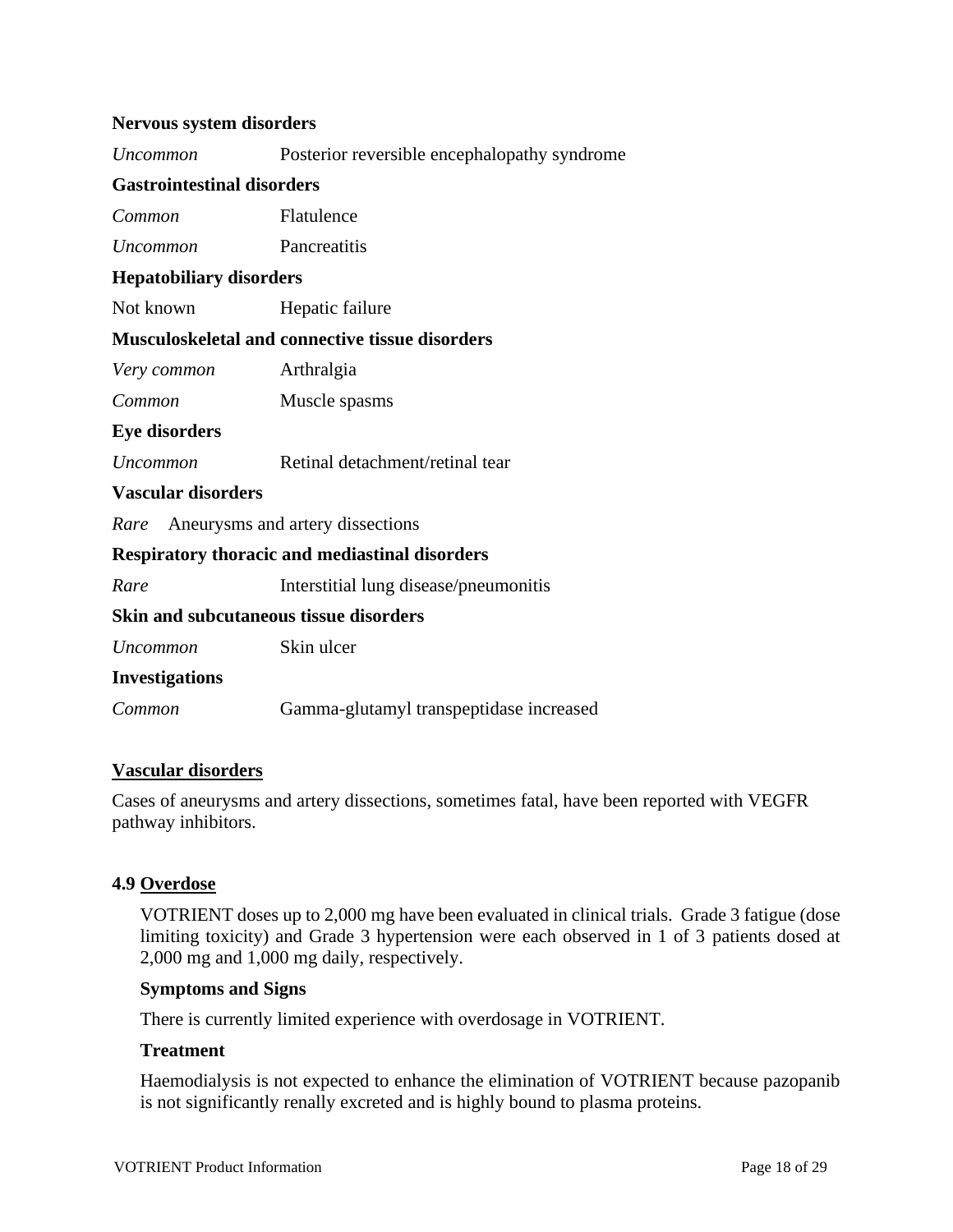For information on the management of overdose, contact the Poisons Information Centre on 13 11 26 (Australia).

### **5. PHARMACOLOGICAL PROPERTIES**

#### **5.1 Pharmacodynamic properties**

Pharmacotherapeutic group: Antineoplastic agents, other antineoplastic agents, protein kinase.

Anatomical Therapeutic Chemical (ATC) code: L01EX03.

#### **Mechanism of Action**

Pazopanib is an orally administered, potent multi-target tyrosine kinase inhibitor (TKI) of Vascular Endothelial Growth Factor Receptors (VEGFR)-1, -2, and -3, platelet-derived growth factor (PDGFR)- $\alpha$  and  $-\beta$ , and stem cell factor receptor (c-KIT), with IC<sub>50</sub> values of 10, 30, 47, 71, 84 and 74 nM, respectively. Pazopanib also inhibited ligand-induced autophosphorylation of VEGFR-2, c-Kit and PDGFR- $\beta$  receptors in cells *in vitro*. *In vivo*, pazopanib inhibited VEGF-induced VEGFR-2 phosphorylation in mouse lungs, angiogenesis in mouse models, and the growth of some human tumour xenografts in mice.

#### **Pharmacogenomics**

In a pharmacogenetic meta-analysis of data from 31 clinical studies of pazopanib administered as either monotherapy or in combination with other agents,  $ALT > 5x$  ULN (NCI CTC Grade 3) occurred in 19 % of HLA-B\*57:01 allele carriers and in 10 % of non-carriers. In this dataset, 133/2235 (6 %) of the patients carried the HLA-B\*57:01 allele (see section 4.4 Special warnings and precautions for use). The incidence of pazopanib-related ALT elevation was estimated in a clinical (not pharmacogenetic) meta-analysis (study 200276) for liver safety, using data from pazopanib monotherapy clinical studies, in which  $ALT > 5x$  ULN events occurs in 11 % of the patients.

#### **Clinical trials**

#### *Renal Cell Carcinoma (RCC)*

The safety and efficacy of VOTRIENT in renal cell carcinoma (RCC) were evaluated in a randomized, double-blind, placebo-controlled multi-centre study. Patients  $(N= 435)$  with locally advanced and/or metastatic RCC were randomized to receive VOTRIENT 800 mg monotherapy once daily or placebo. The primary objective of the study was to evaluate and compare the two treatment arms for progression-free survival (PFS) and the principle secondary endpoint is overall survival (OS). The other objectives were to evaluate the overall response rate and duration of response.

From the total of 435 patients in this study, 233 patients were treatment naïve and 202 were second line patients who received one prior IL-2 or INF $\alpha$ -based therapy. The performance status (ECOG) was similar between the VOTRIENT and placebo groups (ECOG 0: 42 % vs. 41 %, ECOG 1: 58 % vs. 59 %). All patients had clear cell histology or predominantly clear cell histology. Approximately half of all patients had 3 or more organs involved in their disease and most patients had the lung (74 %), and/or lymph nodes (54 %) as a metastatic location for disease at baseline.

A similar proportion of patients in each arm were treatment-naïve and cytokine-pre-treated (53 % and 47 % in VOTRIENT arm, 54 % and 46 % in placebo arm). In the cytokine-pretreated subgroup, the majority (75 %) had received interferon based treatment.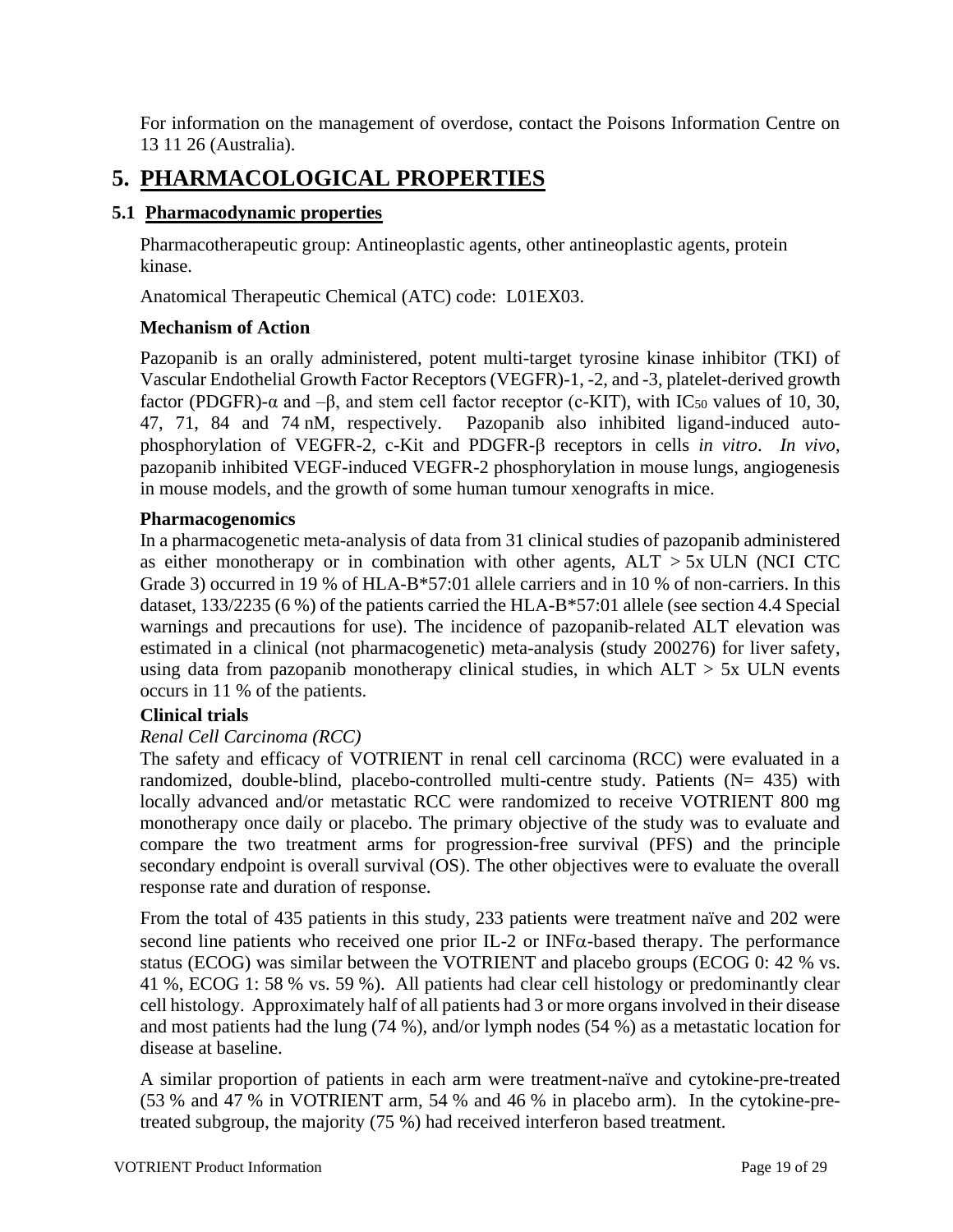Similar proportions of patients in each arm had prior nephrectomy (89 % and 88 % in the VOTRIENT and placebo arms, respectively) and/or prior radiotherapy (22 % and 15 % in the VOTRIENT and placebo arms, respectively.

The primary analysis of the primary endpoint PFS is based on disease assessment by independent radiological review in the entire study population (first line and second line).

| Endpoints/<br><b>Study population</b> | <b>VOTRIENT</b>        | <b>Placebo</b> | <b>HR (95% CI)</b> | P value<br>(one-sided) |
|---------------------------------------|------------------------|----------------|--------------------|------------------------|
| <b>PFS</b>                            | <b>Median (months)</b> |                |                    |                        |
| Overall ITT                           | $N = 290$              | $N = 145$      |                    |                        |
| Treatment-naïve                       | 9.2                    | 4.2            | 0.46(0.34, 0.62)   | < 0.0000001            |
|                                       | $N = 155$              | $N = 78$       |                    |                        |
|                                       | 11.1                   | 2.8            | 0.40(0.27, 0.60)   | < 0.0000001            |
| Cytokine pre-<br>treated              | $N = 135$              | $N = 67$       |                    |                        |
|                                       | 7.4                    | 4.2            | 0.54(0.35, 0.84)   | < 0.001                |
| Response rate                         | % (95% CI)             |                |                    |                        |
| Overall                               | $N = 290$              | $N = 145$      |                    |                        |
|                                       | 30 (25.1, 35.6)        | 3(0.5, 6.4)    |                    | < 0.001                |

**Table 6 Overall Efficacy Results in RCC by Independent Review Committee (IRC) (VEG105192)**

CI: confidence interval; HR: hazard ratio; ITT: Intent-to-treat; PFS: progression free survival.

**Figure 1 Kaplan-Meier Curve for Progression-Free Survival by Independent Assessment for the Overall Population (Treatment-Naïve and Cytokine Pre-Treated Populations)**

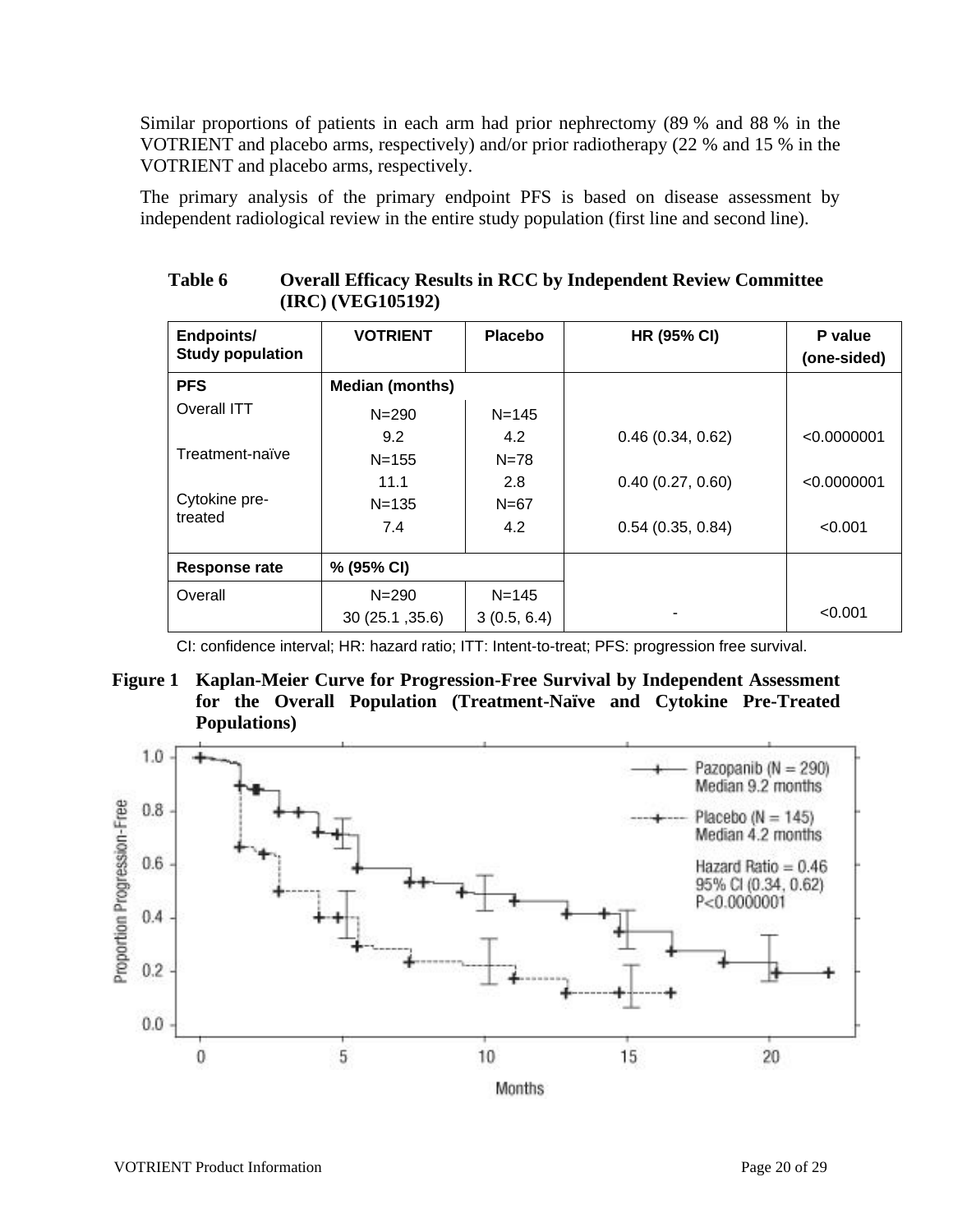**Figure 2 Kaplan-Meier Curve for Progression-Free Survival by Independent Assessment for the Treatment-Naïve Population**



**Figure 3 Kaplan-Meier Curve for Progression-Free Survival by Independent Assessment for the Cytokine Pre-Treated Population**



For patients who responded to treatment, the median time to response was 11.9 weeks and the median duration of response was 58.7 weeks as per independent review.

The median overall survival (OS) data at the protocol specified final survival analysis were 22.9 months and 20.5 months [HR = 0.91 (95 % CI: 0.71, 1.16;  $p = 0.224$ )] for patients randomized to the VOTRIENT and placebo arms, respectively. The OS results are subject to potential bias as 54 % of patients in the placebo arm also received VOTRIENT in the extension part of this study following disease progression. Sixty-six percent of placebo patients received post-study therapy compared to 30 % of VOTRIENT patients.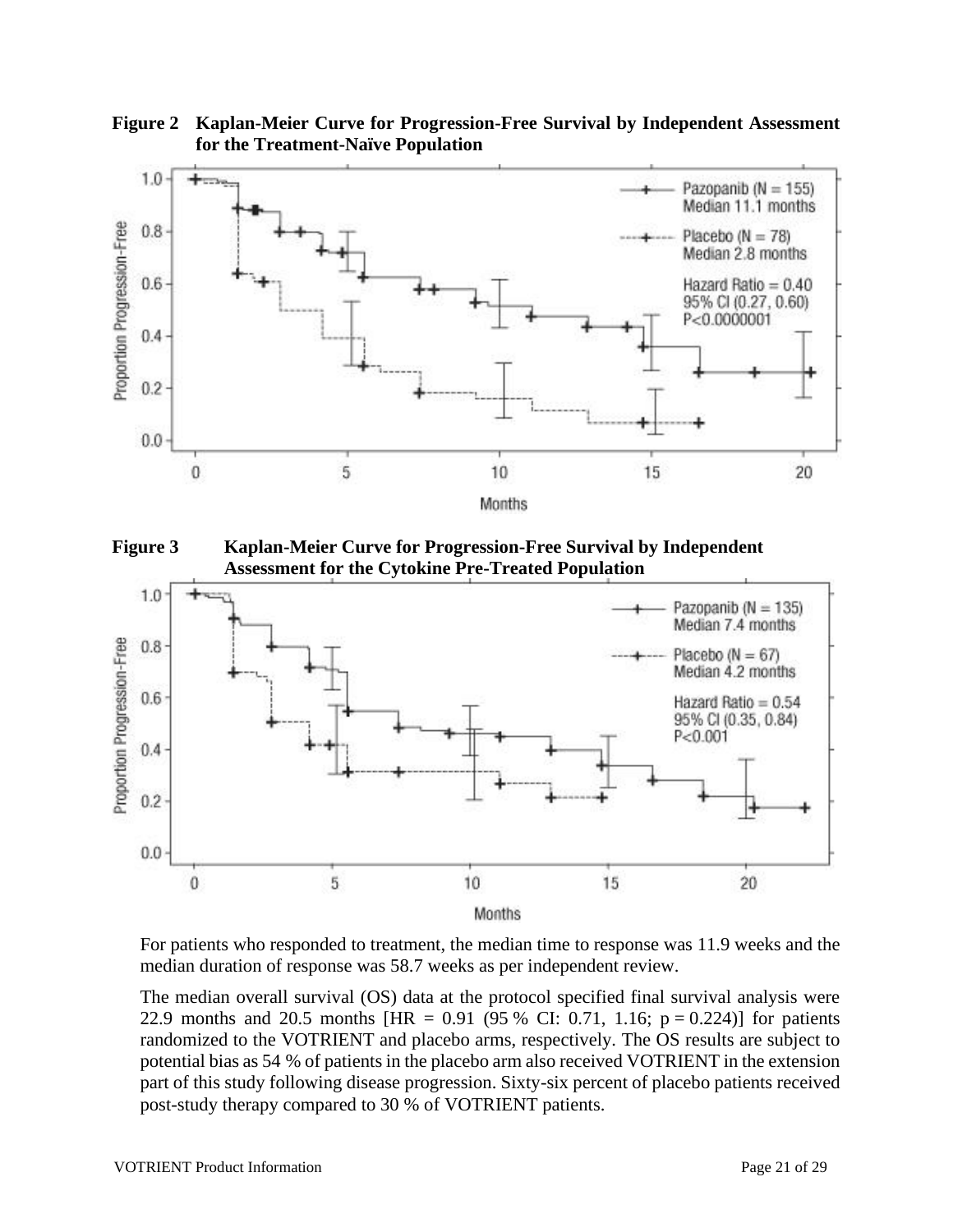In the pivotal study, the QoL assessments were based on blinded self-reported global scores from two protocol-specified questionnaires, EORTC QLQ-C30 and EuroQoL EQ-5D. Analysis was based on patients who continued on therapy in both arms, prior to progression. The assessments showed no difference between treatment with VOTRIENT or placebo  $(p > 0.05)$ , indicating no negative impact of VOTRIENT on global quality of life.

In a Phase 2 study of 225 patients with locally recurrent or metastatic clear cell renal cell carcinoma, objective response rate was 35 % and median duration of response was 68 weeks, as per independent review. Median PFS was 11.9 months.

The safety, efficacy and quality of life of VOTRIENT versus sunitinib have been evaluated in a randomised, open-label, parallel group Phase III non-inferiority study in patients with metastatic or locally advanced renal cell carcinoma (VEG108844& VEG113078).

In VEG108844, patients ( $N = 1110$ ) with locally advanced and/or metastatic RCC who had not received prior systemic therapy, were randomized to receive either VOTRIENT 800 mg oncedaily ongoing treatment, or sunitinib 50 mg once-daily in 6-week cycles of dosing with 4 weeks on treatment followed by 2 weeks without treatment.

The primary objective of this study was to evaluate and compare PFS in patients treated with VOTRIENT to those treated with sunitinib. Demographic characteristics were similar between the treatment arms. Disease characteristics at initial diagnosis and at screening were balanced between the treatment arms. The majority of patients had stage IV disease at screening.

VEG108844 achieved its primary endpoint of PFS and demonstrated that VOTRIENT was non-inferior to sunitinib, as the upper bound of the 95 % CI for the hazard ratio was less than the protocol-specified non-inferiority margin of 1.25. Overall efficacy results are summarised in Table 7.

| <b>Endpoint</b>         | <b>VOTRIENT</b><br>$N = 557$ | <b>Sunitinib</b><br>$N = 553$ | Adjusted HR <sup>a</sup><br>(95 % CI) |
|-------------------------|------------------------------|-------------------------------|---------------------------------------|
| <b>PFS</b>              |                              |                               |                                       |
| Overall                 |                              |                               |                                       |
| Median (months)         | 8.4                          | 9.5                           |                                       |
| (95 % CI)               | (8.3, 10.9)                  | (8.3, 11.1)                   |                                       |
|                         |                              |                               | 1.047                                 |
|                         |                              |                               | (0.898, 1.220)                        |
| <b>Overall Survival</b> |                              |                               |                                       |
| Median (months)         | 28.4                         | 29.3                          |                                       |
| (95 % CI)               | (26.2, 35.6)                 | (25.3, 32.5)                  |                                       |
|                         |                              |                               | 0.908 <sup>b</sup>                    |
|                         |                              |                               | (0.762, 1.082)                        |

#### **Table 7 Overall efficacy results (VEG108844)**

HR = Hazard Ratio; ITT = Intent to Treat; PFS = Progression-free Survival based on independent review committee (IRC) assessment

a Hazard Ratio (HR) is adjusted for Karnofsky Performance Scale (70 or 80, 90 or 100), prior nephrectomy (Yes, No), and baseline levels of lactate dehydrogenase (≤1.5xULN, >1.5xULN).

 $b$  P value = 0.275 (2-sided)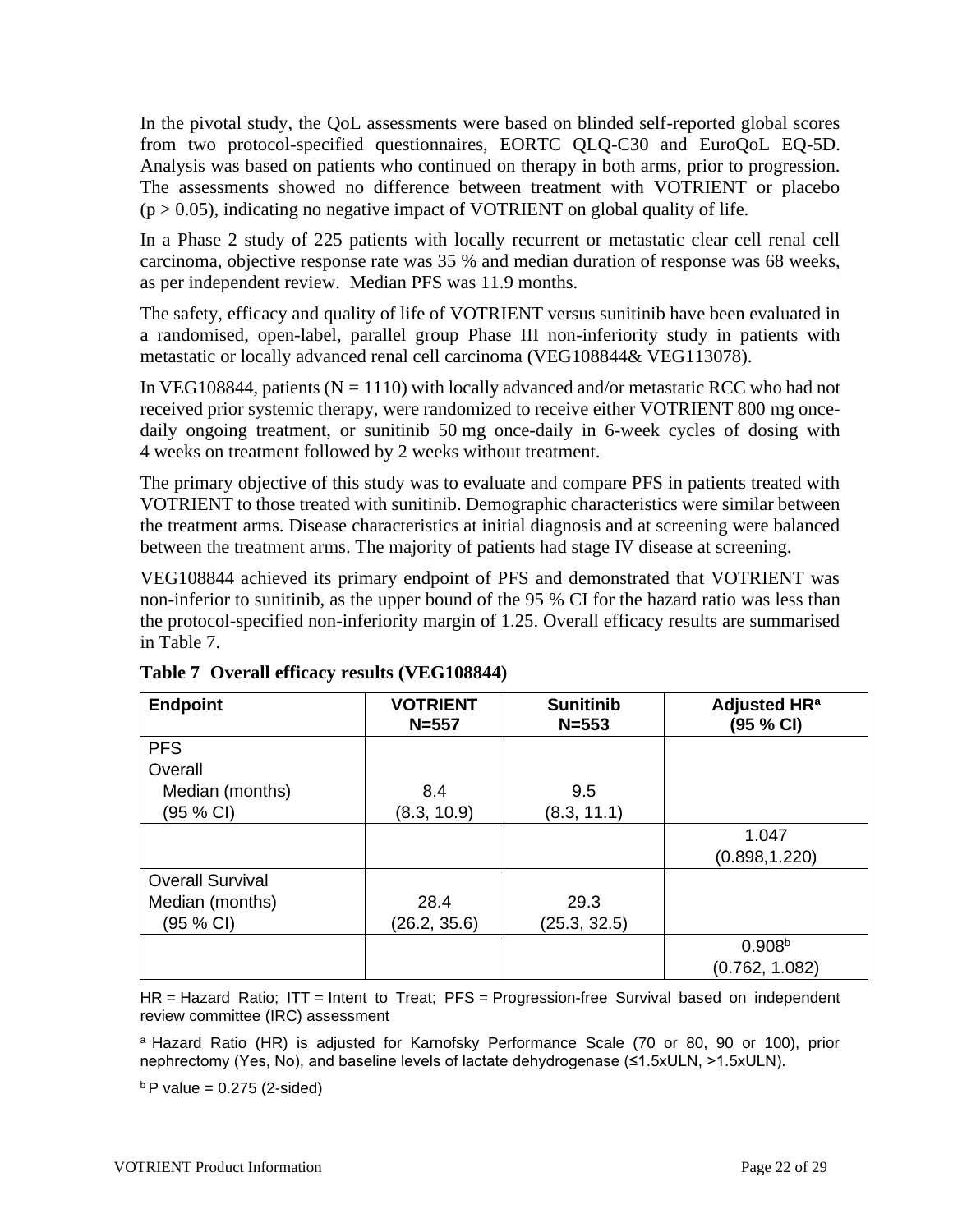In VEG108844, health-related QoL was assessed using the following patient-reported questionnaires: Functional Assessment of Chronic Illness Therapy–Fatigue (FACIT-F), 19 item Functional Assessment of Cancer Therapy Kidney Symptom Index (FKSI-19), Cancer Therapy Satisfaction Questionnaire (CTSQ), and Supplementary Quality of Life Questionnaire (SQLQ). Overall compliance with SQLQ was 86%. Statistically significant differences in 11 of the 14 total domains favoured Votrient over sunitinib ( $p<0.05$ ) reflecting the adverse effects profile. The differences in fatigue, mouth/throat and hand/foot soreness and their limitations, feelings about sides effects and satisfaction with therapy were considered likely to be important (effect size  $>0.20$ ).

#### Soft Tissue Sarcoma (STS)

The safety and efficacy of pazopanib in STS were evaluated in a randomized, double-blind, placebo-controlled multi-centre trial. Patients (N= 369) with advanced STS who had received prior chemotherapy, including anthracycline treatment, or who were intolerant to therapy, were randomized to receive pazopanib 800 mg once daily or placebo.

More common tumour types studied were leiomyosarcoma (excluding skin) and synovial sarcoma. Patients with various rare STS types were analysed collectively in an "Other STS" subgroup. STS types *ineligible* for study included: adipocytic STS; gastrointestinal stromal tumour; rhabdomyosarcoma other than alveolar or pleomorphic; chondrosarcoma; osteosarcoma; Ewings tumour/primitive neuroectodermal tumour; dermofibromatosis sarcoma protuberans; inflammatory myofibroblastic sarcoma; malignant mesothelioma; and mixed mesodermal tumour of the uterus.

Patients with WHO performance status >1 (i.e. unable to carry out light work) were excluded from enrolment. Patients with inadequate bone marrow, renal or liver function were excluded. Patients with abnormal cardiac function (LV ejection fraction below institutional lower limit of normal; QTc prolongation >480 msecs; presence within the last 6 months of cardiac angioplasty or stenting, myocardial infarction, unstable angina, coronary artery bypass graft surgery, symptomatic peripheral vascular disease, or NYHA Class III-IV congestive heart failure) and patients with poorly controlled hypertension were excluded. Patients with any history of a cerebrovascular accident, or with a transient ischaemic attack within the last 6 months, or with a pulmonary embolus within the last 6 months, were excluded. Patients with a history of clinically significant gastrointestinal disorders were excluded. Patients with a bleeding diathesis, active bleeding or haemoptysis within the last 6 weeks were also excluded.

Prior to randomization, eligible patients were stratified by the factors of WHO performance status (WHO PS) (0 or 1) at baseline and the number of lines of prior systemic therapy for advanced disease  $(0 \text{ or } 1 \text{ vs. } 2+)$ . In each treatment group, there was a slightly greater percentage of patients in the 2+ lines of prior systemic therapy for advanced disease (58 % and 55 % respectively for placebo and pazopanib treatment arms) compared with 0 or 1 lines of prior systemic therapy (42 % and 45 % respectively for placebo and pazopanib treatment arms). There were slightly more patients with a WHO PS of 1 at baseline. The median duration of follow-up of patients (defined as date of randomization to date of last contact or death) was similar for both treatment arms (9.36 months for placebo [range 0.69 to 23.0 months] and 10.04 months for pazopanib [range 0.2 to 24.3 months].

The primary objective of the trial was to evaluate and compare the two treatment arms for progression-free survival (PFS); the secondary endpoints included overall survival (OS), overall response rate and duration of response.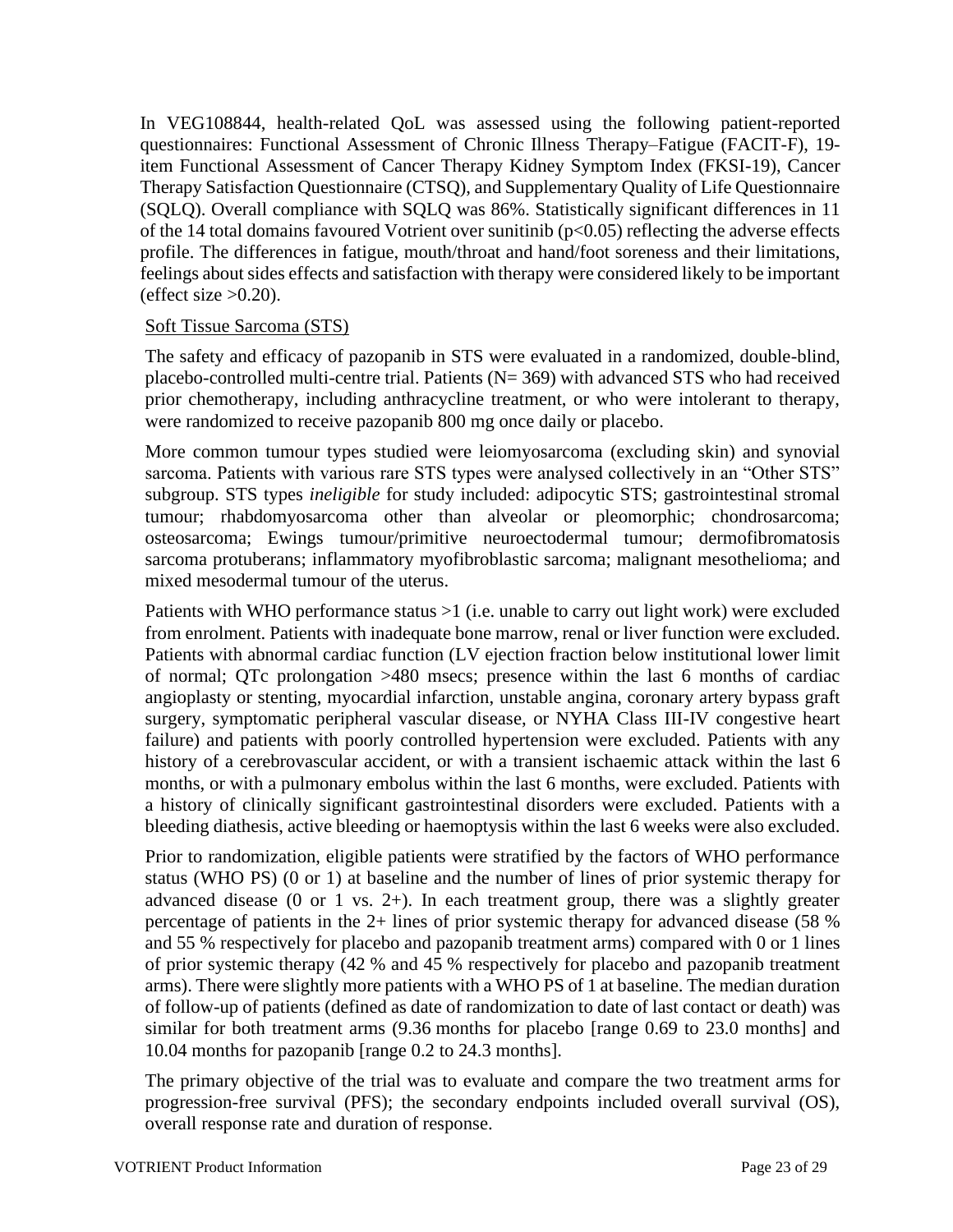The initial analysis of the primary endpoint PFS was based on disease assessment by independent radiological review in the entire ITT study population.

| <b>Endpoints / study population</b> | <b>VOTRIENT</b> | <b>Placebo</b> | <b>HR (95% CI)</b> | P value<br>(one-sided) |
|-------------------------------------|-----------------|----------------|--------------------|------------------------|
|                                     |                 |                |                    |                        |
| <b>PFS</b>                          |                 |                |                    |                        |
| Overall ITT                         | $N = 246$       | $N = 123$      | 0.35               |                        |
|                                     |                 |                | (0.26, 0.48)       | < 0.001                |
| Median (weeks)                      | 20.0            | 7.0            |                    |                        |
| Leiomyosarcoma                      | $N = 109$       | $N = 49$       | 0.37               |                        |
|                                     |                 |                | (0.23, 0.60)       | < 0.001                |
| Median (weeks)                      | 20.1            | 8.1            |                    |                        |
| <b>Endpoints / study population</b> | <b>VOTRIENT</b> | <b>Placebo</b> | <b>HR (95% CI)</b> | P value                |
|                                     |                 |                |                    | (one-sided)            |
| 'Other STS' subgroups               | $N = 112$       | $N = 61$       | 0.39               | < 0.001                |
| Median (weeks)                      | 20.1            | 4.3            | (0.25, 0.60)       |                        |
| <b>Response Rate (CR+PR)</b>        |                 |                |                    |                        |
| % (95 % CI)                         | 4(2.3, 7.9)     | 0(0.0, 3.0)    |                    |                        |
| Duration of response                | 38.9            |                |                    |                        |
| Median (weeks) (95 % CI)            | (16.7, 40.0)    |                |                    |                        |
|                                     |                 |                |                    |                        |

#### **Table 8 Overall efficacy results in STS by independent assessment (VEG110727)**

HR = Hazard ratio; ITT = Intent to treat;  $PFS =$  Progression-free survival;  $CR =$  Complete Response; PR = Partial Response.

Similar to the assessments by independent radiology review, a clinically meaningful and statistically significant improvement in PFS based on investigator assessments was observed in the pazopanib arm compared with the placebo arm (HR: 0.39; 95 % CI, 0.30 to 0.52,  $p < 0.001$ ).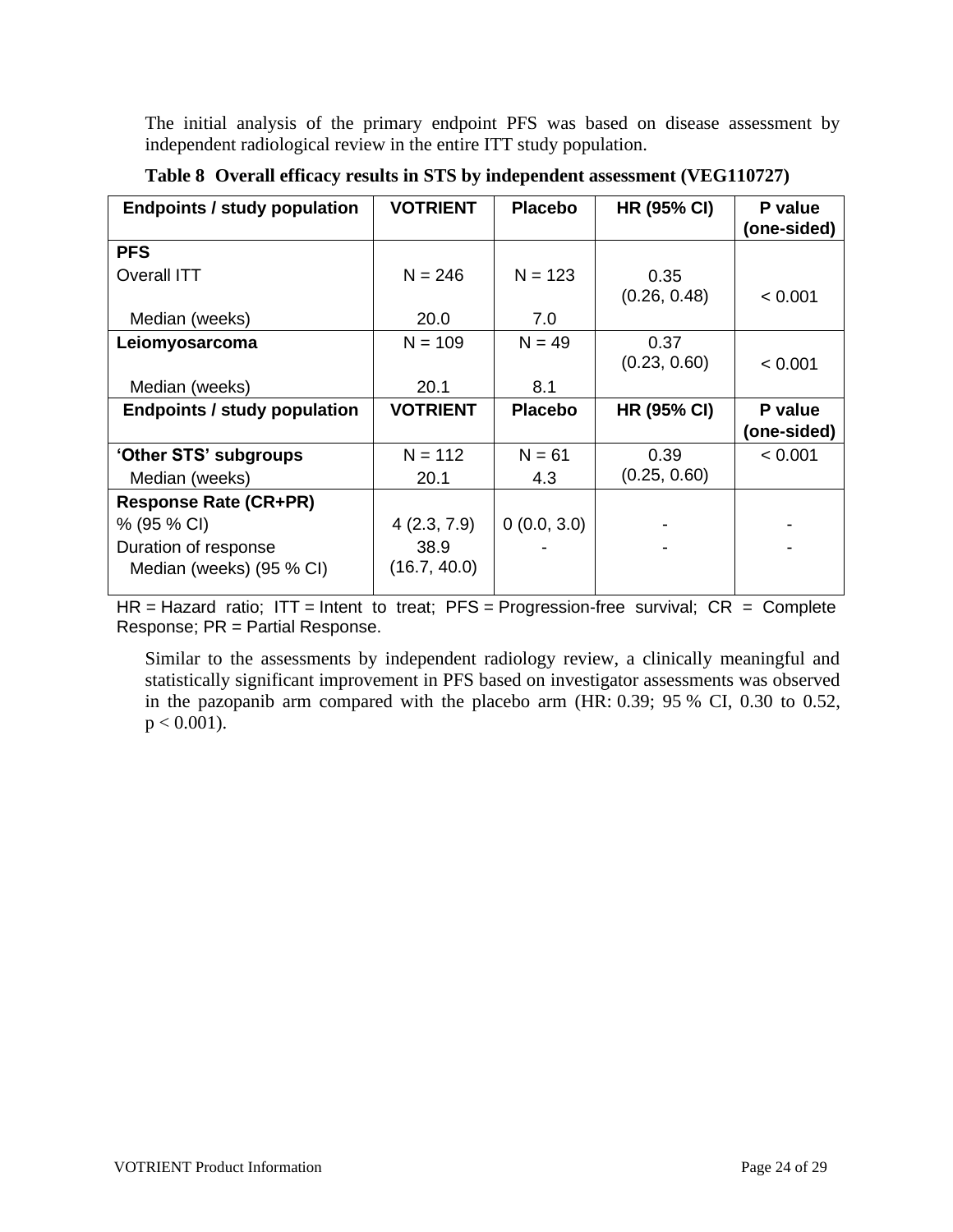



The hazard ratio at the pre-specified interim analysis for overall survival in favour of pazopanib was not statistically significant; the median overall survival in the placebo arm was 10.4 months (95 % CI 8.7 to 12.7) and was 11.9 months (95 % CI 10.7 to 15.1) in the pazopanib arm; HR =  $0.82$  (97.87 % CI: 0.59 to 1.14, p = 0.156). The overall survival in this study is potentially confounded due an imbalance of active treatments after disease progression, with more patients in the placebo arm receiving active therapy.

Changes in quality of life were assessed for up to 12 weeks on treatment. Scores for the individual domains of fatigue, diarrhoea, loss of appetite, nausea and vomiting were worse for pazopanib, reflecting the adverse effects profile. However, this was not reflected in global quality of life assessment. Comparison was hindered by the small number of assessments, dropout of subjects due to disease progression (particularly in the placebo arm), and the absence of health outcome assessments after disease progression.

In a smaller, uncontrolled Phase 2 study of pazopanib in STS (VEG20002), median progression-free survival was 11.1 weeks in adipocytic STS and 14.0-23.4 weeks in other STS groups, although fewer adipocytic STS subjects were studied (n=19 vs n=37-41 in other groups).

#### **5.2 Pharmacokinetic properties**

The pharmacokinetics of pazopanib have been evaluated in 408 patients. The reported pharmacokinetic parameters such as absolute bioavailability and clearance were obtained from only three patients.

#### Absorption

Pazopanib is absorbed orally with an absolute oral bioavailability of 13.5 – 38.9 % and median time to achieve peak concentrations of 2.0 to 4.0 hours after the dose. Daily dosing results in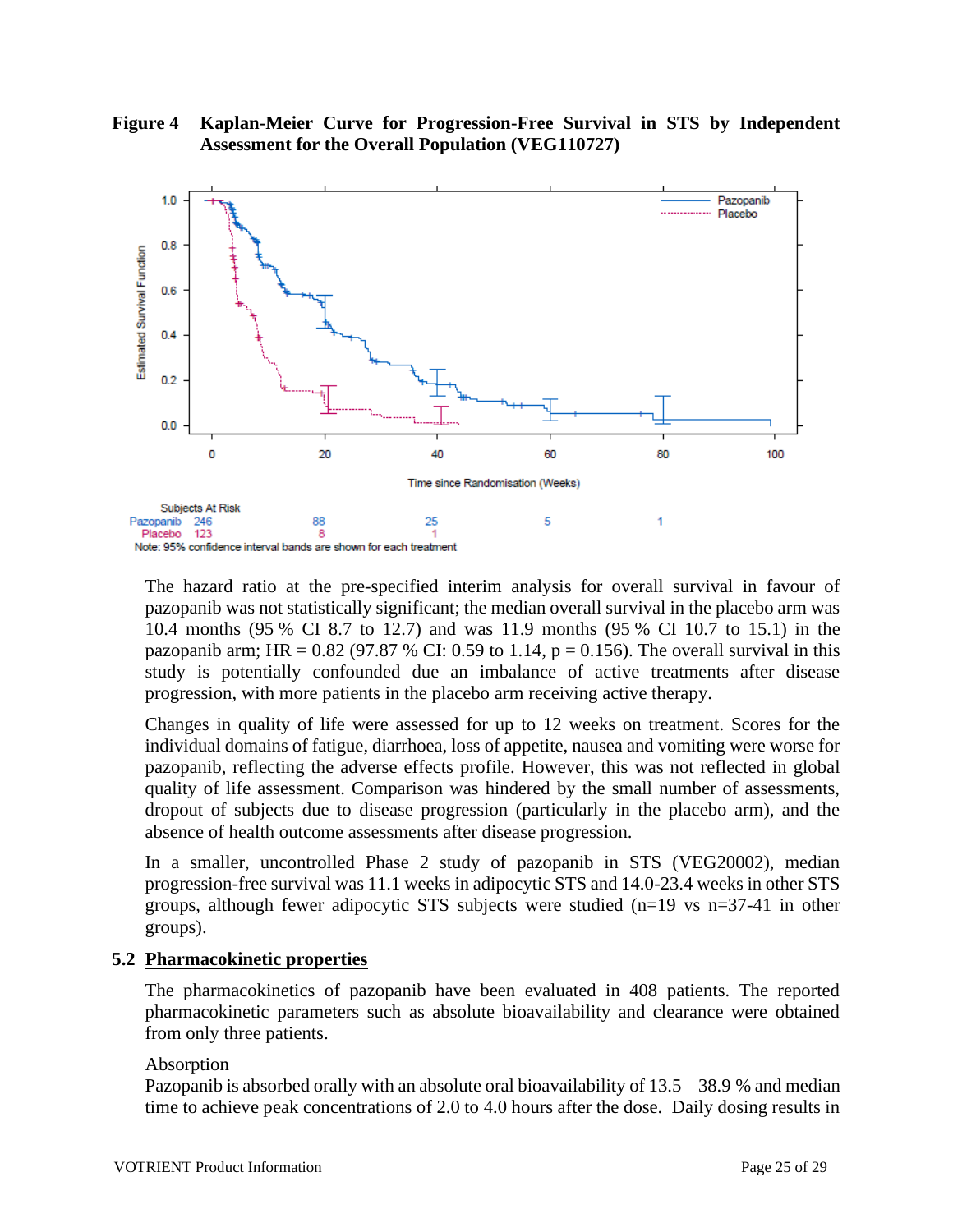1.23- to 4-fold increase in AUC. There was no consistent increase in AUC and  $C_{\text{max}}$  when the pazopanib dose increased above 800 mg.

Systemic exposure to pazopanib is increased when administered with food. Administration of pazopanib with a high-fat or low-fat meal results in an approximately 2-fold increase in AUC and  $C_{\text{max}}$ . Therefore, pazopanib should be administered at least 1 hour before or 2 hours after a meal (see section 4.2 Dose and method of administration).

Administration of a single pazopanib 400 mg crushed tablet increased  $AUC_{(0-72)}$  by 46 % and  $C_{\text{max}}$  by approximately 2 fold and decreased  $t_{\text{max}}$  by approximately 1.5 hours compared to administration of the whole tablet. These results indicate that the bioavailability and the rate of pazopanib oral absorption are increased after administration of the crushed tablet relative to administration of the whole tablet. Therefore, due to this potential for increased exposure, tablets should not be crushed (see section 4.2 Dose and method of administration).

#### Distribution

Binding of pazopanib to human plasma protein *in vivo* was greater than 99 % with no concentration dependence over the range of  $10-100 \text{ µg/ml}$ . After 5 mg IV administration, pazopanib displayed a volume of distribution of 9.2 – 13.1 L (< 40 % of total body water). *In vitro* studies suggest that pazopanib is a substrate for P-glycoprotein (Pgp) and breast cancer resistant protein (BCRP).

#### Metabolism

Results from *in vitro* studies demonstrated that the metabolism of pazopanib is mediated primarily by CYP3A4, with minor contributions from CYP1A2 and CYP2C8.

#### Excretion

Pazopanib is eliminated slowly with mean half-life of 30.9 hours after administration of the recommended dose of 800 mg. Elimination is primarily via faeces with renal elimination accounting for  $<$  4 % of the administered dose. Pazopanib plasma clearance after a 5 mg IV dose ranged from 0.206 to 0.347 L/h (approximately 0.5 % of liver blood flow and 5 % of glomerular filtration rate).

#### Special Populations

#### *Renal Impairment*

In a population pharmacokinetic analysis using 408 patients with various cancers, creatinine clearance (30-150 mL/min) did not influence the clearance of pazopanib. Renal impairment is not expected to influence pazopanib exposure, and dose adjustment is not necessary in patients with creatine clearance  $\geq 30$  mL/min.

#### *Hepatic Impairment*

The median steady-state pazopanib  $C_{\text{max}}$  and  $AUC_{(0-24)}$  in patients with mild hepatic impairment (defined as either normal bilirubin and any degree of alanine transaminase [ALT] elevations or as an elevation of bilirubin up to 1.5 times the upper limit of normal [x ULN] regardless of the ALT value) after a once daily dose of 800 mg/day (30.9 µg/mL, range 12.5-47.3 and 841.8 µg.hr/mL, range 600.4-1078) are similar to the median in patients with no hepatic impairment (49.4 µg/mL, range 17.1-85.7 and 888.2 µg.hr/mL, range 345.5-1482) (see section 4.2 Dose and method of administration).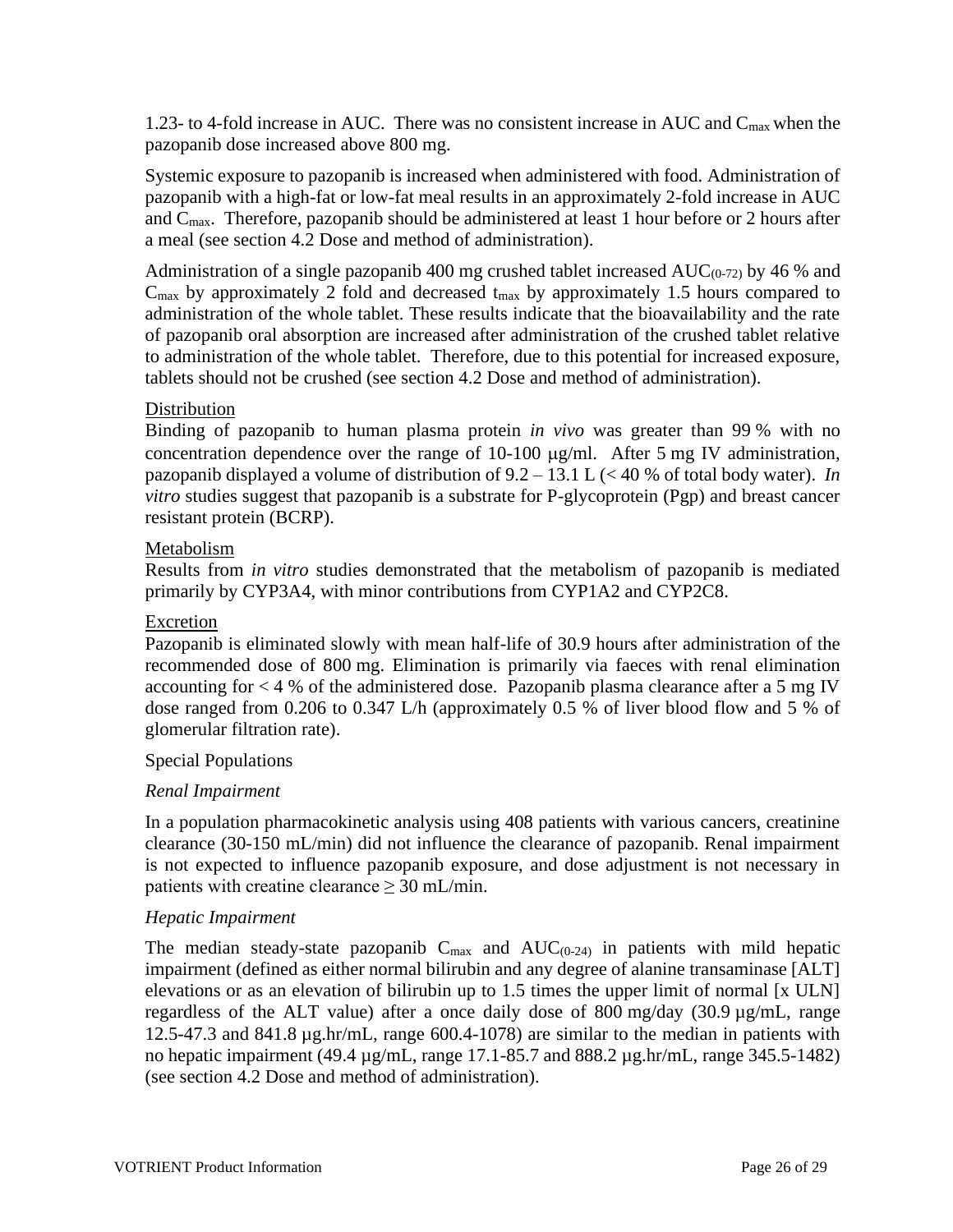The maximally tolerated pazopanib dose (MTD) in patients with moderate hepatic impairment (defined as an elevation of bilirubin  $> 1.5x$  to 3x ULN regardless of the ALT values) was 200 mg once daily. The median steady-state values of  $C_{\text{max}}$  (22.4  $\mu$ g/mL, range 6.4-32.9) and AUC  $_{(0-24)}$  (350.0 µg.hr/mL, range 131.8 - 487.7) after administration of 200 mg pazopanib once daily in patients with moderate hepatic impairment were approximately 45 % and 39 %, respectively, that of the corresponding median values after administration of 800 mg once daily in patients with normal hepatic function (see section 4.2 Dose and method of administration).

There are insufficient data in patients with severe hepatic impairment (total bilirubin  $> 3x$ ULN regardless of any level of ALT); therefore, use of pazopanib is not recommended in these patients.

#### **5.3 Preclinical safety data**

#### **Genotoxicity**

Pazopanib was negative for genotoxicity in genotoxicity assays (Ames assay, human peripheral lymphocyte chromosome aberration assay and rat micronucleus assay). A synthetic intermediate in the manufacture of pazopanib, which is also present in the final drug substance, was not mutagenic in the Ames assay but was genotoxic in the mouse lymphoma L5178Y TK +/- and micronucleus assays and is controlled to below a daily intake of 0.1 mg.

#### **Carcinogenicity**

In two year carcinogenicity studies with pazopanib, there were increased numbers of liver adenomas noted in mice and duodenal adenocarcinomas noted in rats. Based on the rodentspecific pathogenesis and mechanism for these findings, they are not considered to represent an increased carcinogenic risk for patients taking pazopanib.

### **6. PHARMACEUTICAL PARTICULARS**

#### **6.1 List of excipients**

The film coated tablets also contain the following inactive ingredients: magnesium stearate, cellulose - microcrystalline, povidone, sodium starch glycolate, hypromellose, macrogol 400, titanium dioxide, polysorbate 80, and iron oxide red CI77491 (200 mg tablet only).

#### **6.2 Incompatibilities**

Not applicable.

#### **6.3 Shelf life**

In Australia, information on the shelf life can be found on the public summary of the Australian Register of Therapeutic Goods (ARTG). The expiry date can be found on the packaging.

#### **6.4 Special precautions for storage**

Store VOTRIENT tablets below 30°C in the original container.

#### **6.5 Nature and contents of container**

#### **VOTRIENT 200 mg film-coated tablets**

Supplied in high-density polyethylene (HDPE) bottles with child resistant polypropylene closures containing 30 or \*90 film coated tablets.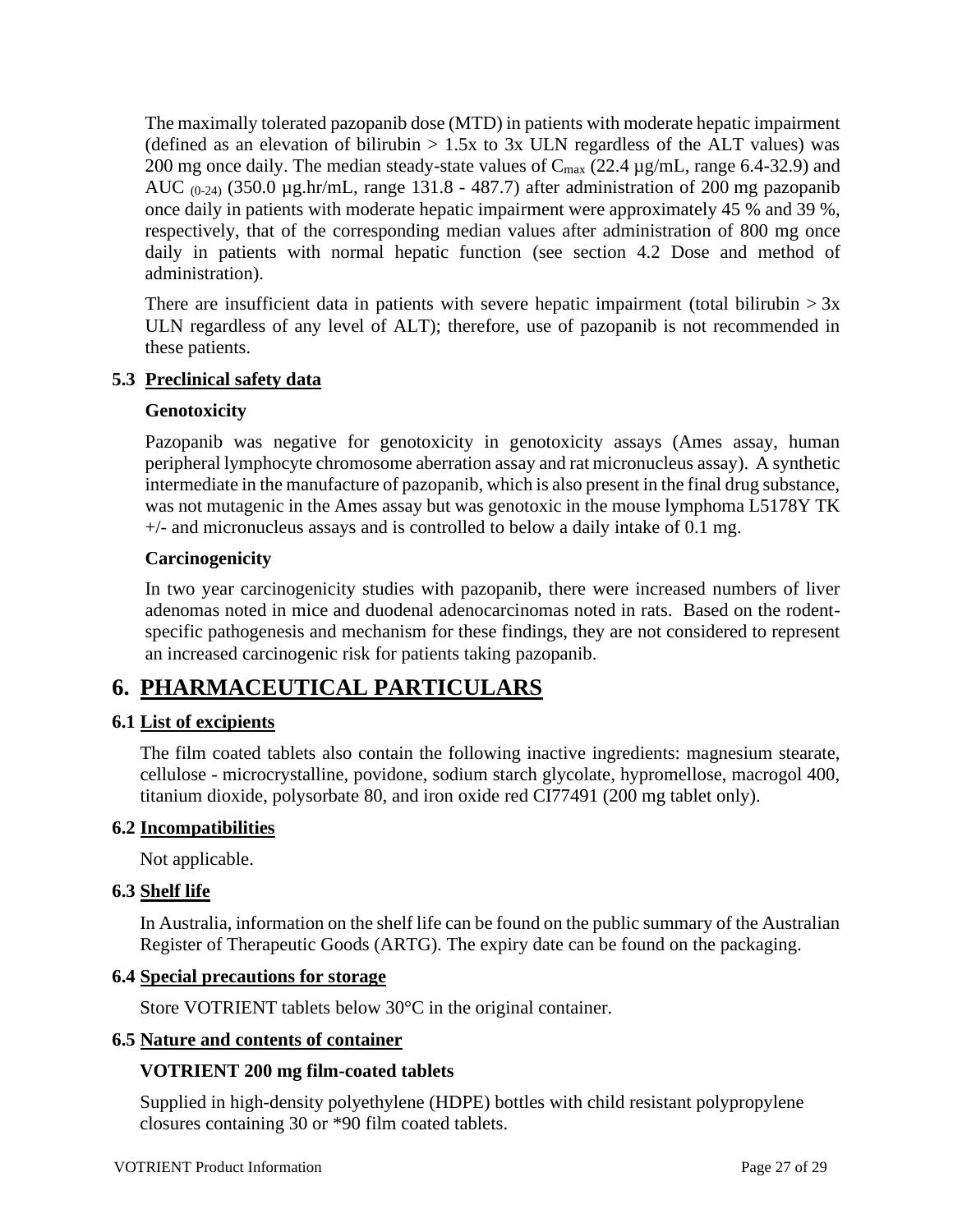#### **VOTRIENT 400 mg film-coated tablets**

Supplied in high-density polyethylene (HDPE) bottles with child resistant polypropylene closures containing 30 or \*60 film coated tablets.

\* *Not all strengths and pack sizes may be distributed.*

#### **6.6 Special precautions for disposal**

In Australia, any unused medicine or waste material should be disposed of in accordance with local requirements.

#### **6.7 Physicochemical properties**

#### **Chemical structure**



Molecular formula:  $C_{21}H_{23}N_7O_2S \cdot HCl$ 

Molecular weight: 473.99

Pazopanib is supplied as the hydrochloride salt, with chemical name 5-[[4-[(2,3-dimethyl-2H-indazol-6-yl)methylamino]-2-pyrimidinyl]amino]-2-methylbenzenesulfonamide monohydrochloride.

Pazopanib hydrochloride is a white to slightly yellow solid. It is very slightly soluble at pH 1 and practically insoluble above pH 4 in aqueous media. Two basic ionisation constants (pKa) of pazopanib free base were determined to be 6.4 and 2.1, and one weakly acidic pKa was determined to be 10.2. The partition coefficient of the free base between octanol and water is  $4470$  (cLogP = 3.65). The pH of a 0.04% w/v solution of pazopanib hydrochloride in water is about 2.2.

#### **CAS number** 635702-64-6

# **7. MEDICINES SCHEDULE (POISONS STANDARD)**

Schedule 4 – Prescription Only Medicine

### **8. SPONSOR**

NOVARTIS Pharmaceuticals Australia Pty Limited ABN 18 004 244 160 54 Waterloo Road MACQUARIE PARK NSW 2113 Telephone 1 800 671 203 Web site: [www.novartis.com.au](http://www.novartis.com.au/)  $^{\circledR}$  = Registered Trademark